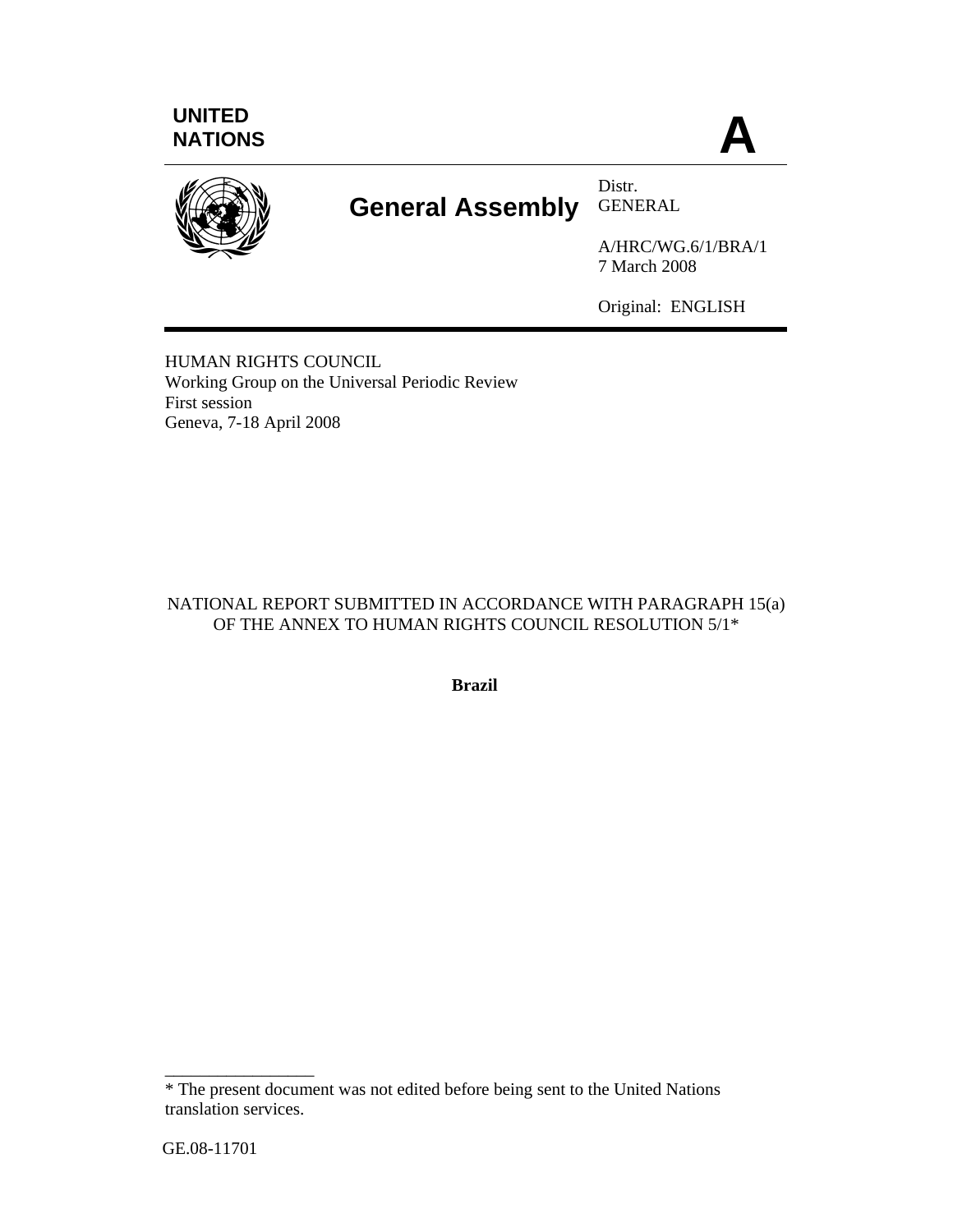# **1. METHODOLOGY AND CONSULTATIVE PROCESS**

1. The Universal Periodic Review (UPR) Mechanism of the Human Rights Council is an important innovation brought by the reform of the United Nations human rights system. Brazil regards the UPR as a fundamental tool to reduce the selective treatment of human rights in the United Nations, especially to issues related to the human rights situation in specific countries. To that effect, Brazil will make every effort to engage in this exercise in a constructive and transparent mode.

2. The elaboration of this report was a subject of particular interest to the Brazilian Government. It is worth recalling that the implementation of UPR shares a common ground with the Brazilian proposal for elaborating a global human rights report, defended by Brazil in a reiterated manner in the former Human Rights Commission. Brazil expects that the periodic report to be submitted by each Member State of the United Nations will represent not only an instrument of critical analysis of the degree of compliance by that State with its human rights obligations, but also a basis for promoting a constructive dialog and for fostering cooperation with a view to overcoming challenges in that area.

3. This report is the result of a consultative process involving a range of Brazilian Government entities. Their participation in this process provided an opportunity for an interministry reflection on the challenges faced by each entity and on successful experiences that could be shared with the international community<sup>1</sup>. The Special Secretariat for Human Rights of the Presidency of the Republic (SEDH) and the Ministry of Foreign Affairs (MRE) requested the Government entities to provide information about their policies for the promotion and the protection of human rights, offering a comprehensive and cross cutting view of those challenges<sup>2</sup>.

4. Although this report conveys the view of the Brazilian Government about its compliance with its human rights obligations, civil society organizations have also been consulted along the process, in line with the Brazilian stance that UPR should not be an exclusively government-driven mechanism. Consultations were held by means of meetings and the exchange of communication via Internet, in which representatives of civil society and of National Human Rights Councils could give their opinion about the format of the report and its selected topics. Their collaboration has been registered and taken into consideration by government officials. Consultations with civil society included the holding of a public hearing in the Brazilian Senate on February 12, 2008, with the attendance of ten Senators and several members of civil society organizations<sup>3</sup>. The contributions, criticism and suggestions have been equally registered, being partially incorporated to the report.

5. Taking into account its limited number of pages, the first challenge faced in the elaboration of the report was the selection of the topics which would be discussed. The solution, in compliance with the Council guidelines, was to select topics or priorities according to the demands of the civil society. As a result of that, some themes of major importance, such as the environment, the access to justice, the right to basic civil documentation, the rights of elderly people, religious freedom, among others, have not been included in the report. Moreover, the themes discussed in the report do not represent an exhaustive record of the human rights situation in Brazil. The Brazilian Government expects that, during this exercise, the methodology for the elaboration of future reports will be further improved, with a view to strengthening the multilateral treatment of human rights.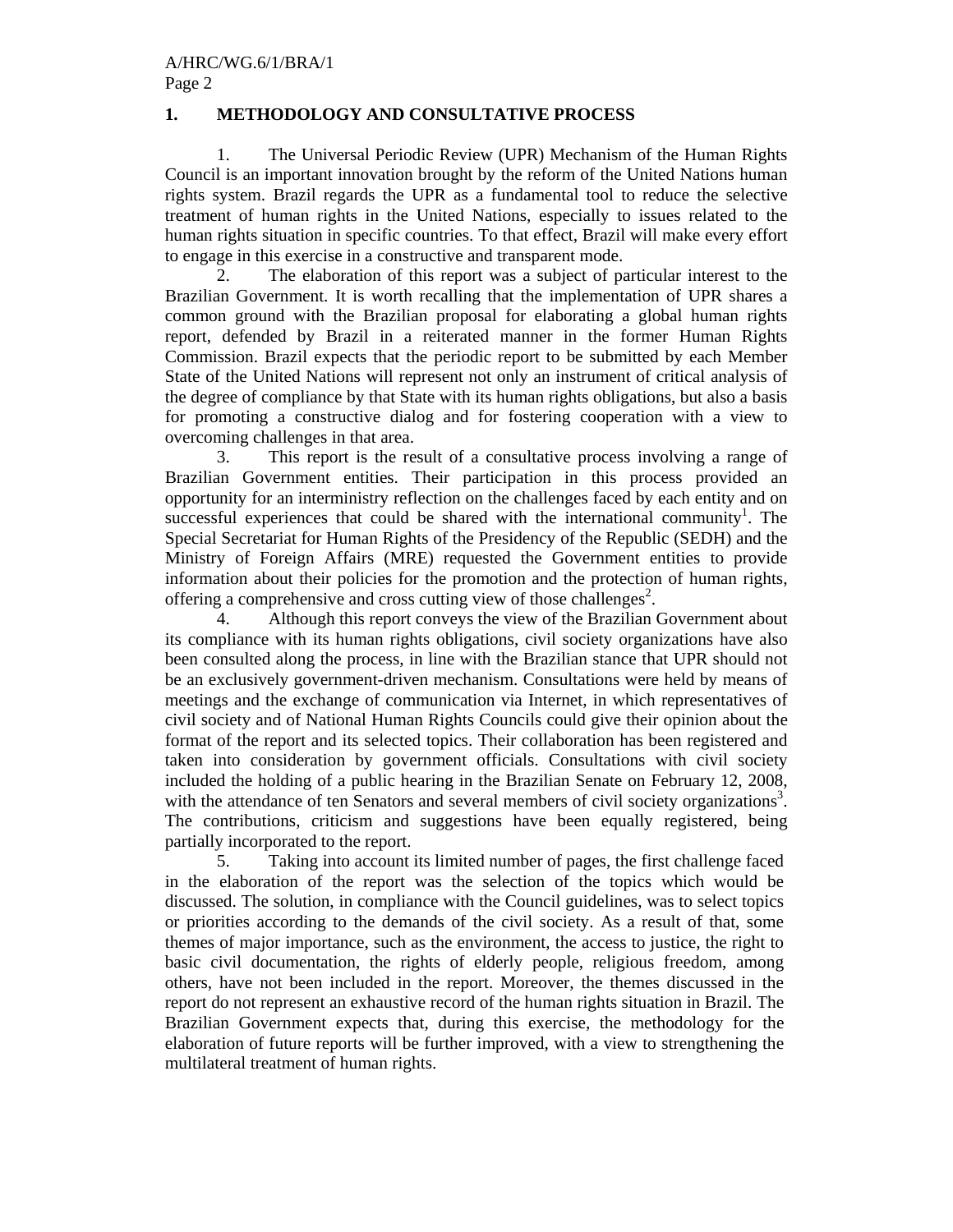# **2. LEGAL AND INSTITUTIONAL BASIS FOR PROMOTION AND PROTECTION OF HUMAN RIGHTS IN BRAZIL**

# **2.1 The Constitution of 1988, the evolution of the internal law and the incorporation of human rights treaties**

6. The Brazilian Constitution was enacted on October  $5<sup>th</sup>$ , 1988, completing the democratic reconstruction initiated in 1985, when arrived at its end a military dictatorship that, for two decades, had violated human rights deliberately. The new Constitution paved the way for the full reemergence of democracy in Brazil. In its very first articles, the Constitution provides that Brazil shall govern its international relations by the principle of the prevalence of human rights. It also recognizes fundamental rights and liberties as the base of the Democratic Rule of Law. One of the main advances of the constitutional text is, in fact, the inclusion of a long list of fundamental rights and the recognition of the diversity of the population segments that live in the Brazilian territory.

7. At the end of the 1980's and mainly during the 1990's, the Brazilian Government ratified the main international instruments for human rights protection $4$  and started an intensive process of legislative production on the matter. Such evolution reflects the internal transformations arising from the democratic reconstruction, definitively inserting the theme of human rights in the Brazilian agenda.

8. The approval of a constitutional amendment, in force since 01/01/2005, brought significant changes to the Brazilian Constitution with regard to the protection of human rights. The amendment introduced the faculty of granting constitutional status to international human rights norms, provided that they have been approved in a legislative proceeding by proper majority. In addition, it created in the Brazilian law the possibility of displacing the jurisdictional venue of a lawsuit from the State Justice to the Federal Justice in cases of serious violation of human rights. Such faculty was put in place in order to meet demands of the civil society against impunity, denial of justice and unjustified delays in lawsuits involving human rights violations. Finally, that constitutional amendment expressly recognized the jurisdiction of the International Criminal Court<sup>5</sup>.

# **2.2. Institutional Basis for Human Rights Promotion and Protection**

9. In Brazil, the consolidation of its democratic institutions involved the formulation of State guidelines for the implementation of initiatives related to fundamental rights. It also called for the creation of participatory instruments for the elaboration, monitoring and evaluation of public policies, as well as for the constitution of mechanisms to make those rights enforceable by the Executive, Legislative and Judiciary branches.

 10. The national guidelines that orient governmental activities in the human rights area have been firstly established in 1996, the year of elaboration of the I National Human Rights Program (PNDH I), and which was structured around the assurance of civil and political rights. The plan was reviewed and updated in 2002, when PNDH II was launched, incorporating economic, social and cultural rights from the perspective of indivisibility and interdependence contained in the Vienna Declaration and Programme of Action. Both National Human Rights Programs have been built in dialogue with civil society, through seminars and consultations with social stakeholders<sup>6</sup>. In January 2008, the President of the Republic announced the beginning of a wide national process of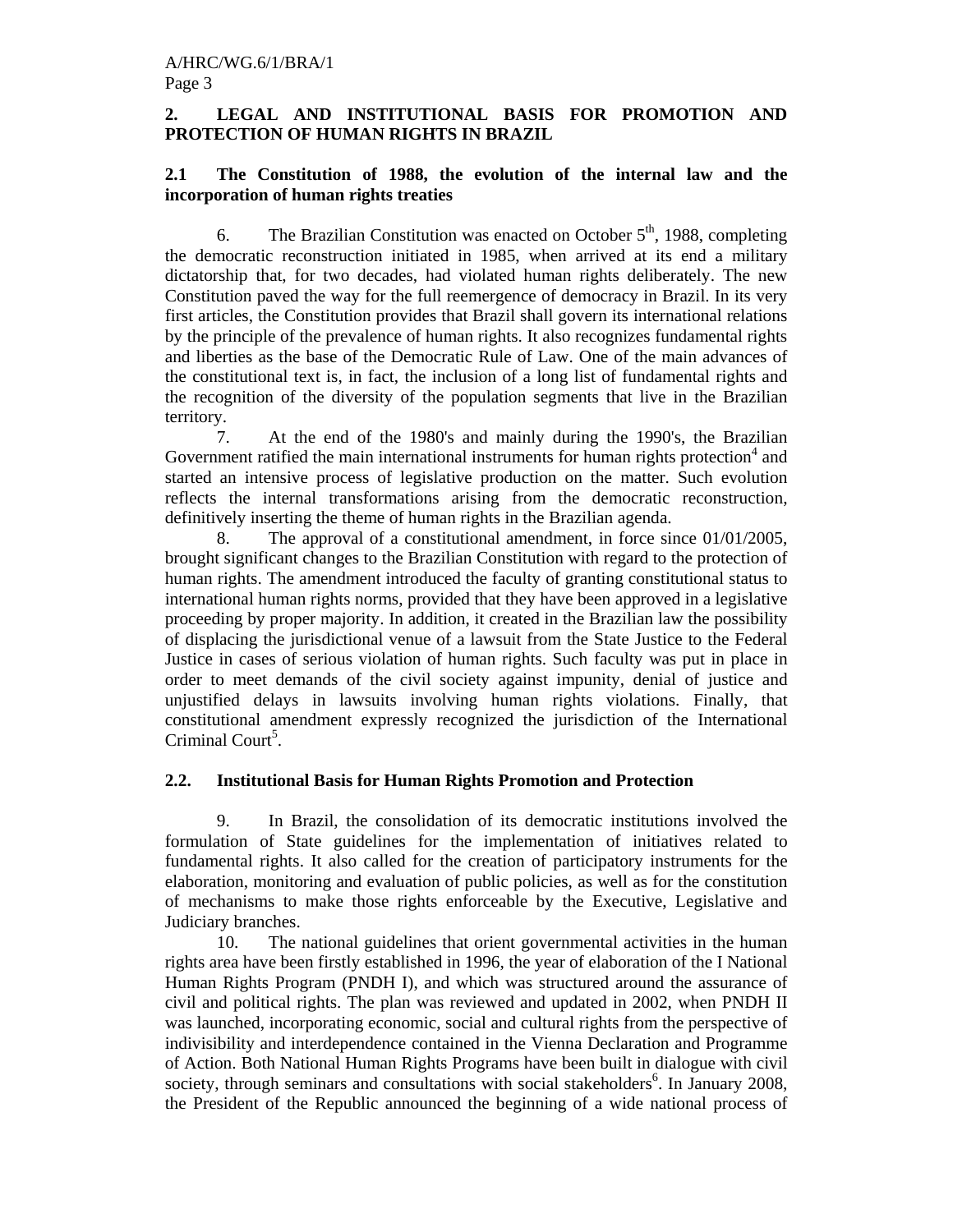discussion, including debates and seminars, in celebration of the  $60<sup>th</sup>$  anniversary of the Universal Declaration of Human Rights, to update the PNDH, which will arrive at its third edition.

11. The construction of social participative instruments to elaborate, monitor and assess public policies in Brazil occurred in line with the recognition of the participative democracy principle. As a consequence of that, spaces for dialogue and deliberation increased in a way which affected the very functioning of the State. This impact is illustrated by the fact that the Brazilian Government sponsored, between 2003 and 2006, forty national conferences dealing with social issues not contemplated before in a specific manner. The widening space for social dialogue was also reflected on the increased number of National Human Rights Councils – permanent subject-oriented forums in which representatives from civil society movements and organizations and from government entities discuss priorities for the formulation and the overviewing of human rights public policies.

12. Within the Federal Executive Branch, three Special Secretariats with ministerial status, linked to the Presidency of the Republic, were created in 2003, which formulate and execute policies related to human rights: (i) the Special Secretariat for Human Rights; (ii) the Special Secretariat for Policies of Racial Equality Promotion (SEPPIR); and (iii) the Special Secretariat for Women Policies (SPM).

13. Concerning the Federal Legislative Branch, it is worth recalling the creation of the Commission of Human Rights and Minorities (CDHM) of the House of Representatives, in 1995, as well as the Human Rights and Participative Legislation Commission of the Federal Senate, in 2005, with the mandate to ascertain accusations of human rights violations and to discuss legislative proposals related to their respective areas. In the Judiciary Branch, new mechanisms have also been created to ensure the protection of fundamental rights, such as the social control of jurisdictional procedures (as in the case of public hearings) and the adoption of simplified and agile procedural forms. The Court has enlarged the competence of the Public Prosecution Service, the institution in charge of defending the legal order and of protecting collective and nondisposable rights, which has played an increasing role in the protection of fundamental rights since 1988. The institutional advances could also be seen in federate states and municipalities, with an increase in the number of local entities especially created for dealing with human rights issues (special and municipal departments), the institution of human rights commissions in the Legislative Branch and the outstanding role played by the State Public Prosecution Service.

14. Brazil recognizes the importance of creating a system of solid information to guide the planning and to verify the effects of Government policies related to the protection and the promotion of human rights, as well as the degree of compliance with international human rights obligations. It was within this context that the Brazilian Government initiated, in 2007, a discussion with the purpose of creating a National System of Human Rights Indicators. The first national seminar on that subject, held in December 2007, discussed with civil society organizations the basic characteristics of this system. The meeting was attended by representatives from the two main Brazilian official research institutions – the Brazilian Institute of Geography and Statistics (IBGE) and the Institute of Applied Economic Research (IPEA) – and could count on the presence of the High Commissioner of the United Nations for Human Rights, Mrs. Louise Arbour, and of an expert of the Office of the High Commissioner on that subject, Mr. Rajeev Malhotra.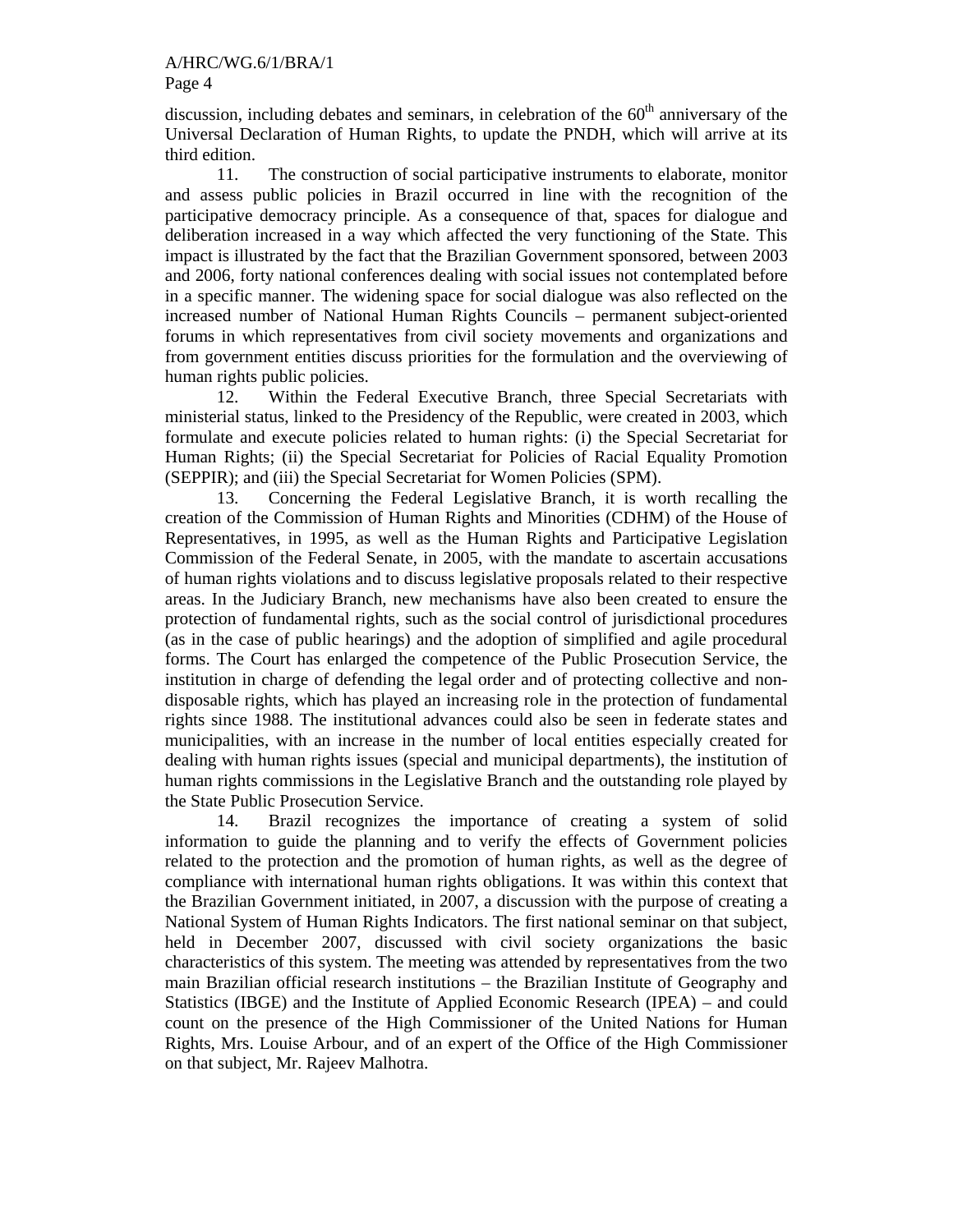## **2.3 Cooperation with International Mechanisms for Human Rights Protection**

15. The Brazilian commitment to the reform of the United Nations activities in the field of human rights aims to give this subject an institutional priority compatible with its position in the Charter of the United Nations, thus enhancing the effectiveness of the Human Rights Council, created in 2006.The Brazilian State took part in the process which led to the creation of the Council in a constructive manner, aiming at a more effective protection to human rights throughout the world, as well as an universal and non-selective treatment to human rights issues, with an emphasis on authentic dialog and cooperation.

16. Brazil keeps a standing invitation to all special thematic procedures and treaty bodies to visit the country and monitor the compliance with its international human rights obligations. Since 1998, Brazil received the visit of 11 special rapporteurs on 10 different areas, in addition to the Committee Against Torture  $(CAT)^7$ . Furthermore, the State was honored to receive the former High Commissioner of the United Nations for Human Rights, Mrs. Mary Robinson (2002) and, recently, upon being invited by the Brazilian Government, of Mrs. Louise Arbour (2007), thus reinforcing the cooperation with the Office of the High Commissioner.

17. Within the Organization of American States (OAS), Brazil undertakes a transparent dialog with the Inter-American Human Rights System and provides support to the institutional consolidation of its entities. Brazil has made efforts to comply in full with the recommendations and decisions emanating from the System and to disseminate to State entities and the Brazilian society the importance of cooperating to their strengthening. Some challenges must still be faced in that regard, concerning mainly the federative pact, the independence of powers and the lack of laws regulating the way to comply with decisions issued by international human rights courts. In order to fill this gap, a draft bill is in an advanced phase of elaboration.

18. As regards the Southern Common Market (Mercosur), apart from the economic-commercial integration, many other political and social fora started to be part of its agenda. The main instruments on the matter are the Ushuaia Protocol and the Asuncion Protocol. They provide, respectively, for the importance of keeping democratic institutions and the promotion and protection of human rights and fundamental freedoms in Mercosur, and foresee the suspension of the right of a member-state to be part of the economic block in case of rupture of the democratic order or occurrence of serious and systematic violations of human rights<sup>8</sup>. Brazil has actively participated in the main instance of human rights of the block, the Meeting of High Level Authorities in Human Rights and Chancelleries of Mercosur, started in 2004 and that, in March 2008, will hold its  $11<sup>th</sup>$  session. The meeting represents an important forum for coordination of public policies and cooperation for the promotion of human rights in the region. In addition, it is worth to mention the annual holding, since 2006, of the Mercosur Social Summit Meeting, which counts on the attendance of representatives from social movements of member countries of the block in order to identify the main pending points of their social agenda.

# **3. CONQUESTS AND CHALLENGES FOR THE PROMOTION AND PROTECTION OF HUMAN RIGHTS IN BRAZIL**

19. In Brazil, the important advances achieved since re-democratization still coexist with persisting and serious violations of rights. Those facts demonstrate that, notwithstanding the countless achievements that expanded the protection of human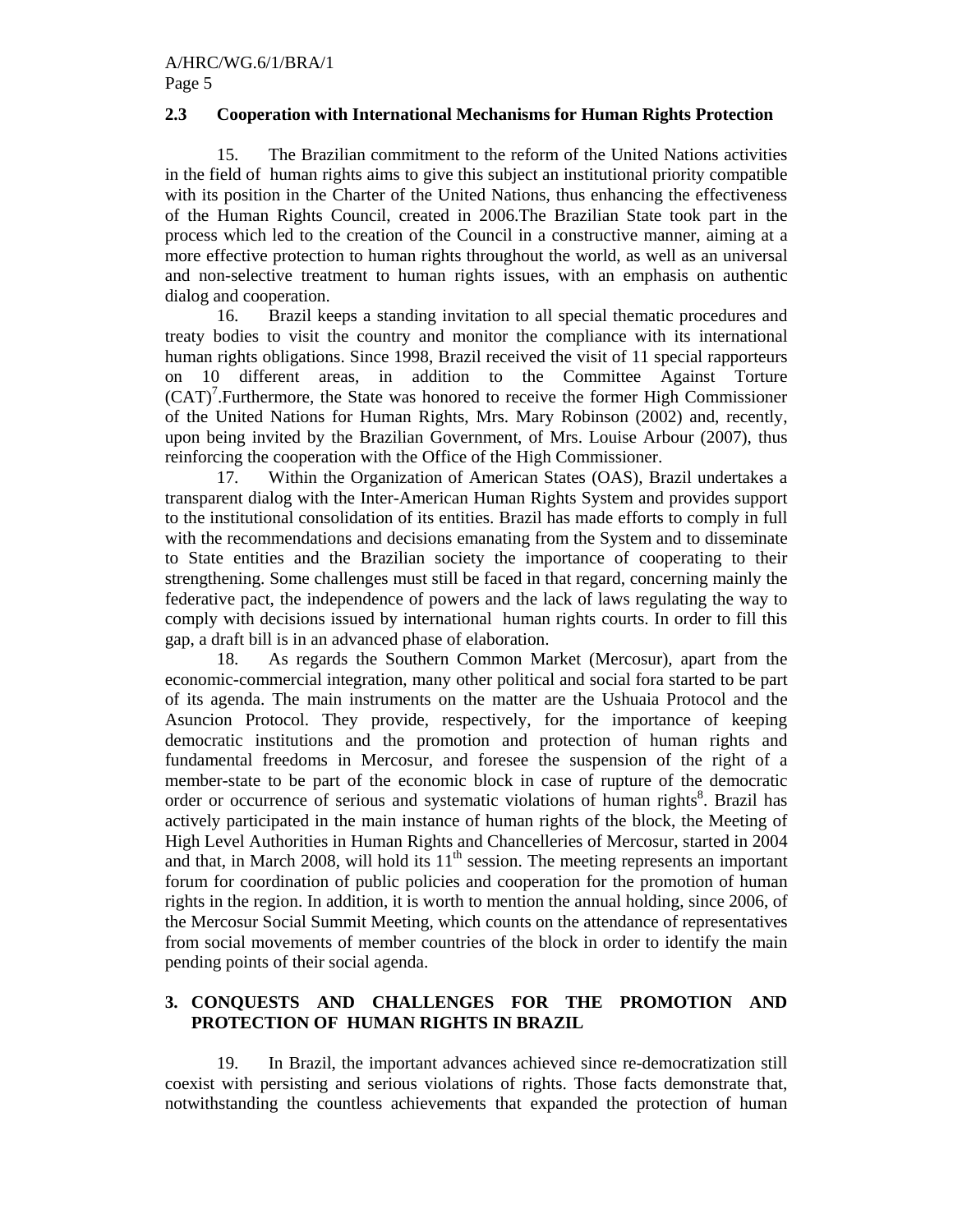rights, many other initiatives and changes are still required from the public powers and also in social life in order to reach the desirable stage of universalization and consolidation of those rights. Despite a stable, dynamic and emerging economy and the implementation of progressive policies of social inclusion, Brazil still displays statistics indicating serious inequality in terms of income distribution. Government policies focusing on the reduction of social-economic disparities still require permanent longterm efforts in order to verify the full compliance with obligations undertaken internationally for the promotion and protection of human rights.

# **3.1 Woman's Rights**

20. The Brazilian society was historically organized under the sign of patriarchalism. As a constitutive trait of the national formation, its social reproduction was reflected on the constitution of social dynamics, of political institutions, of economic practices and of cultural representations characterized by the perspective of gender inequality. In order to transform this picture, the promotion of women's rights in Brazil has produced, in the last two decades, a necessary approximation between Government and civil society, thus paving the way for changes in the Brazilian legislation and for the formulation of new public policies in that area.

21. Today, the Government activities in that field are coordinated by the Special Secretariat for Women Policies - SPM, created in 2003, with ministerial status and which is oriented by the I National Plan of Policies for Women  $(PNPM)$ <sup>9</sup>, currently being updated to incorporate other priorities resulting from the II National Conference of Policies for Women, held in Brasilia, in August 2007. An important measure within the Plan was the enactment, in 2006, of Law 11340/06, known as "Maria da Penha Law", which tackles domestic and family violence against women. Currently, the Brazilian State still has to meet the challenge of promoting a cultural change in the professionals that apply that law, so that it may be universally implemented in the country.

22. Despite the initiatives that have been taken, gender inequality still exists in Brazil and its reduction is slow. In 1995, men with similar characteristics and included in the same labor market segment of women received a remuneration 66.3% higher, a difference that decreased to  $56.1\%$  in  $2005^{10}$ . Concerning the presence of women in positions of command in private companies, the inequality continues: among the employees of executive level, the percentage was of only 11.5% in 2007 (it was of 10.6% in 2005), much different from the women's participation in the total Brazilian population (51.3%) and in the economically active population (43.5%), thus showing the continuance of a "hierarchical funnel": the higher the position goes, the smaller the presence of women will be<sup>11</sup>. Finally, it is recorded a low participation of women in legislative and executive positions in the three Federative levels – despite having average educational standards higher than those of men, women still occupy less than 9% of the chairs in the House of Representatives and 12% in the Federal Senate<sup>12</sup>.

At the opening of the II CNPM, the **National Pact for Fighting Violence against Women** was launched, in line with the I National Plan of Policies for Women. Unprecedented in the country, the Pact not only granted visibility to the theme of violence against women, but also lent a renewed sense of urgency to the issue amongst state policies.

The Pact's structuring areas are: (a) Consolidation of the **National Policy for Fighting Violence against Women**, including the implementation of Act n. 11340, of August 07, 2006, referred to as "Maria" da Penha Act"; (b) promotion of sexual and reproductive rights of women and combat against the feminization of AIDS, as well as other sexually transmissible diseases; (c) Combat against women sexual exploitation and trafficking (d) promotion of the human rights of women serving imprisonment sentences.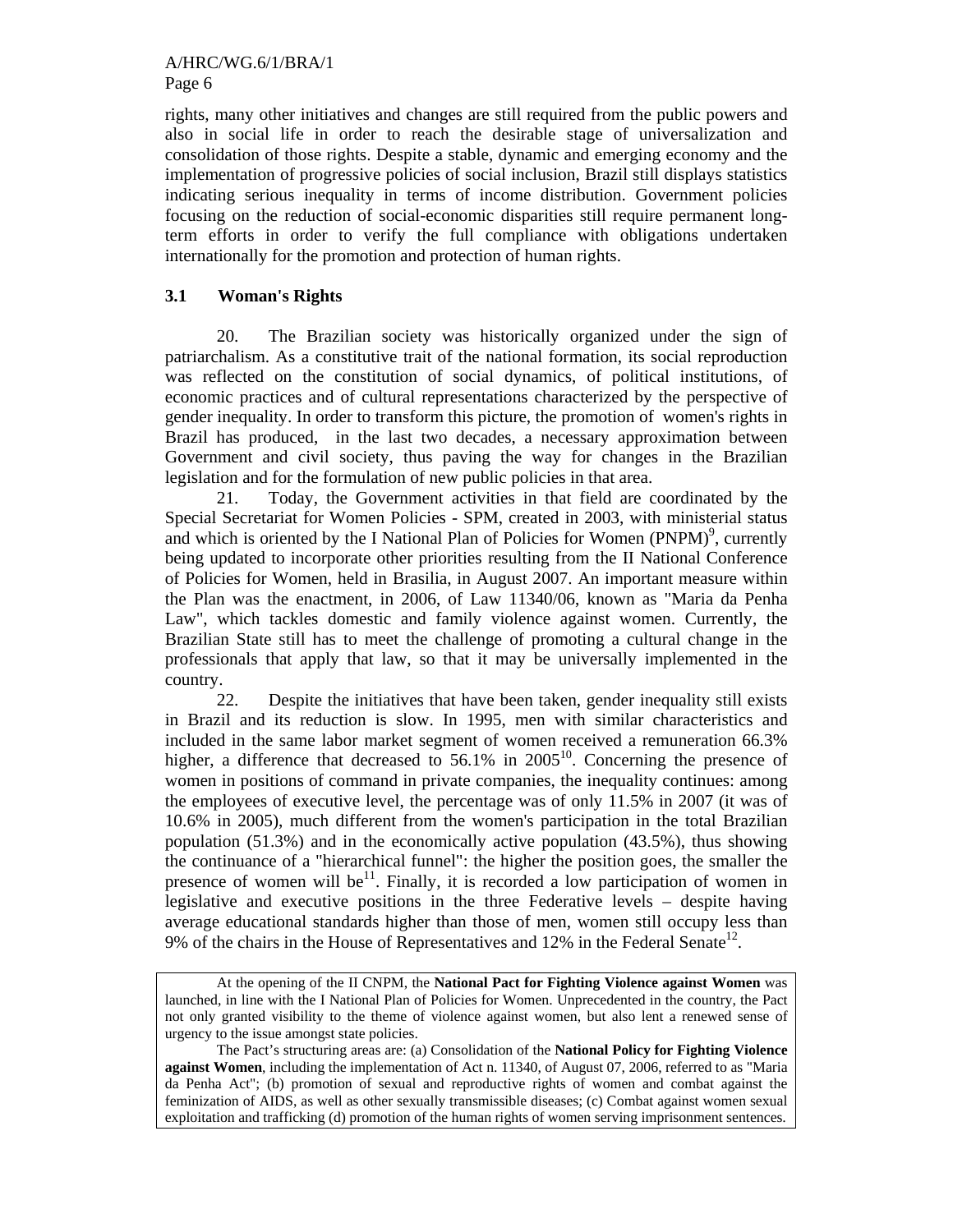# **3.2 Right to racial equality**

23. For almost four centuries, Brazil experienced slavery supported by state policies that allowed racial discrimination, especially that against Africans and Africandescendents. The long-lasting omission of the State Government in reverting the damage arising from this process consolidated a situation of severe exclusion and allowed the proliferation of racism in Brazilian society. The recurring discrimination suffered by these groups affects, still today, their capacity to the full enjoyment of human rights both civil and political and economic, social and cultural rights.

24. The Brazilian State acknowledges the unfairness of this situation and, in order to overcome it, has been adopting measures to promote equality of opportunities and equality in access to public services, as well as to eliminate racial discrimination and its consequences. One of these measures consists in the introduction of affirmative actions in State policies, such as reserving vacancies for African-descendents and for students from indigenous communities in higher education institutions, notwithstanding the fact that outstanding editorialists of some of the most important communication vehicles among other segments of society often engage in open opposition against these initiatives.

25. In 2003, the Special Secretariat for Policies to Promote Racial Equality – SEPPIR – was created, with a ministerial status, and the National Policy to Promote Racial Equality (PNPIR) was established through Decree No. 4886/03. PNPIR proposes short, medium and long-term actions, based on the implementation of a management model for promoting racial equality, on supporting communities remaining from "quilombos", on affirmative action, on support for development and social inclusion, on the strengthening of international mechanisms of dialogue and cooperation in charge of this issue and on the production of knowledge.

26. Notwithstanding the efforts exerted, racial inequality still exists in the country, and finds one of its expressions in the social exclusion which the men and women, identified by IBGE as black or mulatto, undergo throughout their lives. Within groups with the same level of education, for example, the hourly income of white people is, in average, 40% higher than that of African-descendents. The unemployment rate of the black population is higher than that of the white population (11.8% and 8.6%, respectively) and African-descendents represent 55.4% of people employed in construction work and 57.8% of those performing housework, which is usually illremunerated in Brazil<sup>13</sup>. There is a lack of updated data on the proportion of the black population among the total population of prisons. For the sake of illustration, however, it is worthy of note that 66.5% of the prison population in the City of Rio de Janeiro consists of African-descendents $^{14}$ .

 Since the beginning of the Program, 1170 communities have been certified, 585 land ownership regularization proceedings have been filed and 24 ownership titles have been issued to the benefit of 31 communities. In the aggregate, 3,562 communities remaining from "quilombos" are identified in the Brazilian territory, markedly surpassing the official data available in 2003, which estimated the existence of only 743 communities of this nature. In total, 112 "quilombola" communities have ownership title over their lands.

The remaining communities of "**quilombos**" were formed by African-descendents that resisted slavery and took refugee in the hinterland of the country, generally in isolated and difficult of access regions. In their majority, those communities remained cast away from access to public services and from regular contact with the rest of society, in such wise as to make their social-economic status reflect such exclusion. As a consequence, there is a large demand for public policies, especially those concerning health services, education, local development and land entitlement. In response to such demands, the Brazilian government launched, in 2004, the "**Brasil Quilombola" Program (PBQ)**, which guided the action of 18 organs of the Executive Power, always in partnership with civil society.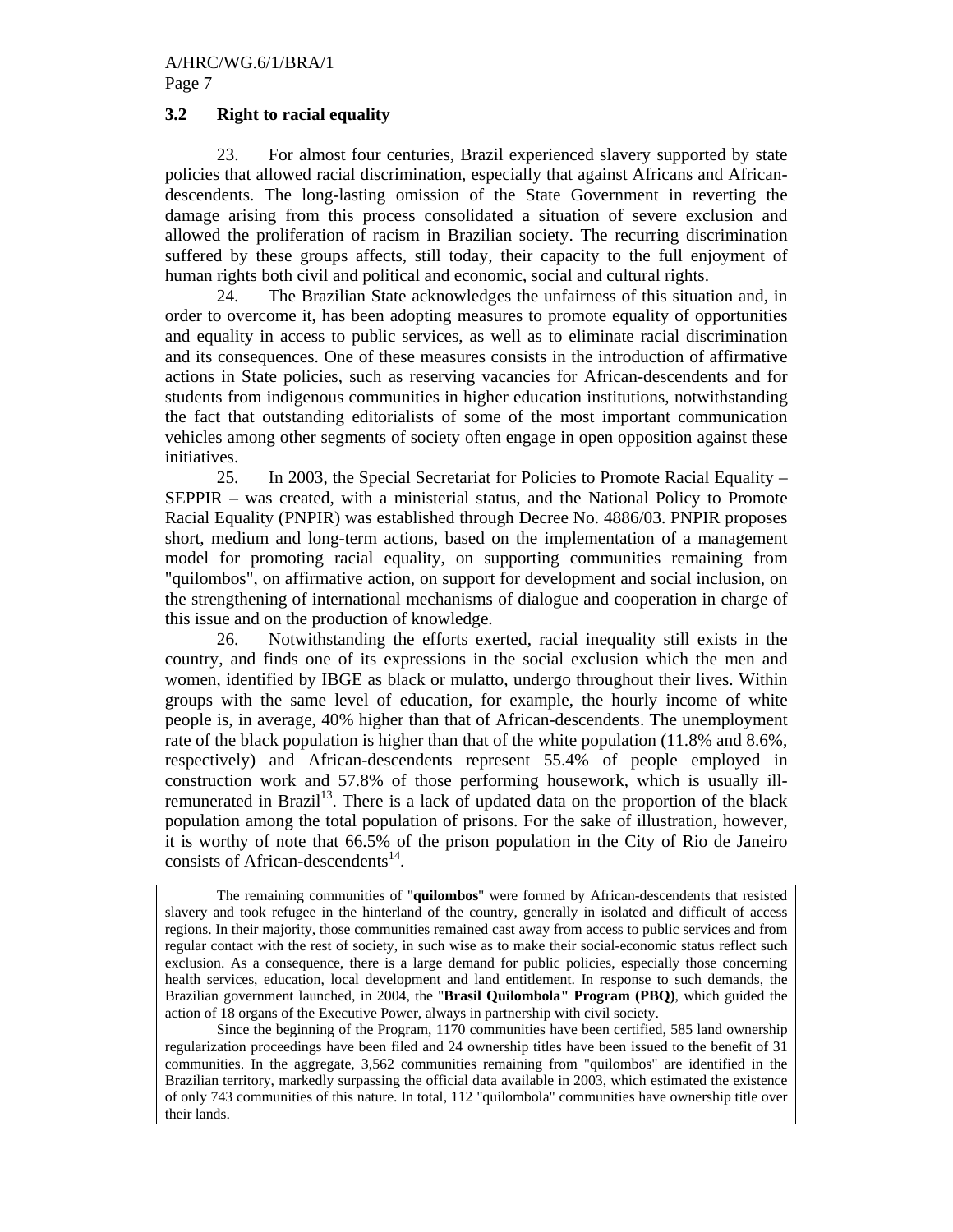# **3.3 Right to Food**

27. The fight against hunger constitutes the axis of the State policies organized around the strategic milestone named "Fome Zero" (Zero Hunger), and comprises emergency as well as structural actions to ensure the right to proper nourishment. Fome Zero joins 49 comprehensive programs and actions of a cross cutting and interministerial character, such as The School Feeding Program (which serves 37 million children per year), credit, insurance and technical support to family farmers, agrarian reform, purchase of commodities from family farmers, direct income transfer and building of water reservoirs for storage of rain water.

28. In 2006, the Organic Law for Food and Nutritional Security (LOSAN) was enacted in Brazil. It created the National System of Food and Nutritional Security (SISAN), an institutional mechanism for ensuring the effective realization of the right to food, which is about to be structured. LOSAN defines food and nutritional security as everyone's right to regular and permanent access to good quality food, in sufficient quantity, without compromising the access to other essential needs, founded upon health promoting practices that respect cultural diversity and that are environmentally, culturally, economically and socially sustainable. LOSAN institutionalizes the duty of the public power to respect, protect, promote, provide, inform, monitor, inspect and evaluate the realization of the human right to proper feeding, as well as to guarantee the means for its exactability<sup>15</sup>.

29. In consonance with the facts detected on the occasion of the III National Conference on Food and Nutritional Security, held in 2007, the Brazilian State recognizes, however, that the achievement of full sovereignty and food security depends on special efforts towards strengthening family-based agriculture and agricultural extractivism, and on the implementation of food and nutritional security programs for socially and economically excluded populations (such as collectors of recyclable materials, street dwellers, unsettled indigenous peoples, elderly people, disabled people, population under internment, urban occupation dwellers, among others).

# **3.4 Fight against poverty and social inequality**

30. Showing income concentration levels that include it among the nations with highest social inequality, Brazil has been currently developing new and unified income complementation policies, investments in universal services of health and education, and has been targeting economic growth with social inclusion so as to combat extreme poverty. As a result of these actions, the country has already attained the first of the 8 millennium goals concerning reduction of extreme poverty in 50% until 2025. From 1992 to 2006, extreme poverty was reduced in 58.54%. Similarly, the country successfully reduced the income inequality, breaking a pattern that had long remained unchanged and at very high levels. Extreme poverty fell from 28% to 16% of the population, between 1990 and 2005; poverty decreased from 52% to 38% in the same period<sup>16</sup>. In absolute terms, between 2003 and 2005, about 10 million Brazilian citizens passed above the poverty line and more than 7 million left the status of indigence.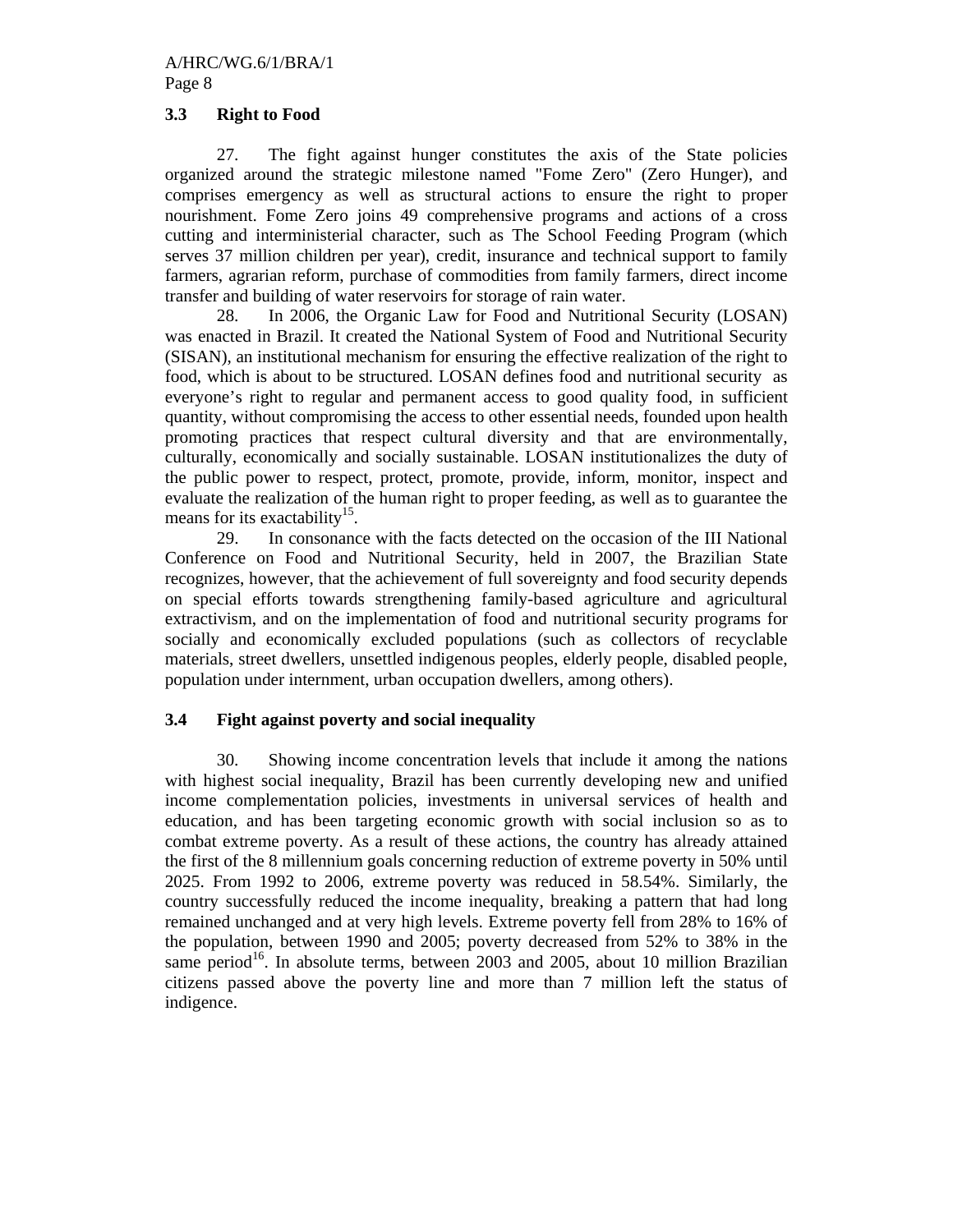The **Bolsa Família** (Family Allowance) program guarantees to the citizens rights related to education, health and food and nutritional security, besides representing an important instrument of fight against poverty. The program consists in the articulation of three basic lines of action: immediate poverty alleviation by means of direct transfer of income and based on the monthly *per capita* family income, contribution for reduction of poverty between generations, by means of compliance with conditionalities such as school attendance and health follow-up, and articulation with other public policies in order to orient beneficiary families. The Program reaches 11.1 million poor families, about 45 million people, in all municipalities of the country. In 2007, about US\$ 5 billion were allotted for the execution of the Program.

# **3.5 Right to land**

31. The colonization and populating of Brazil were based on the predominance of large properties of land, resulting in the severe land concentration that characterizes the agricultural landscape of the country. The agrarian reform and the strengthening of the family-based agriculture are imperatives of social justice and social-economic development, which is fundamental for the construction of a sustainable rural development model.

32. Based on such premise, the National Program of Agrarian Reform aims at democratizing access to land, with economic, social and environmental sustainability. The distribution of land ownership is a necessary but not sufficient condition, for the transformation of the current Brazilian agricultural structure. Therefore, besides offering lands and resources for basic infrastructure, the Government makes the right to technical support, credit for installation and production, access to education programs, topographic demarcation of the land plot, support to agro-industrialization and to commercialization, agricultural insurance, among other items, available to settled peasants.

33. The II National Plan of Agrarian Reform (2003-2007) benefited 448,944 families. The stages of settlement implementation, which create conditions for production development, include initial support for settling families, support for creating, financing and recovering households, besides a special aid for the semi-arid region. In 2007, more than R\$ 240 million were invested in infrastructure in settlements and about 80,400 families were benefited with credit for the construction of their homes at the rural settlements.

34. Through the National Program for Strengthening Family-based Agriculture (Pronaf), Brazil offers credit and technical support for peasants to expand their output and increase their income, which is an important tool for the reduction of inequalities and for settling small farmers in the rural areas. Over the last ten years, about R\$ 40 billion in credit have been allotted, in the aggregate, to family farmers, increasing from the level of about R\$ 416 million in the two-year period 1998-1999 to about R\$ 8.43 billion in 2006-2007.

35. The State recognizes the need to continue exerting efforts for the conclusion of the agrarian reform. Civil society organizations and social movements point to the existence of a significant number of rural workers and their families still without plots of land. The National Forum for Agrarian Reform and Justice in the Rural Countryside, formed by organizations involved in the issue of agrarian reform, estimates that there are more than 200,000 camped families, previously registered and waiting for the delivery of plots of land.

36. There are records of recurrent episodes of rural violence, especially related to conflicts for tenure and ownership of the rural lands. Between 2003 and 2005, the ombudsman and conflict mediation department Ministry of Agricultural Development recorded 72 fatal victims<sup>17</sup>. However, reports issued by civil society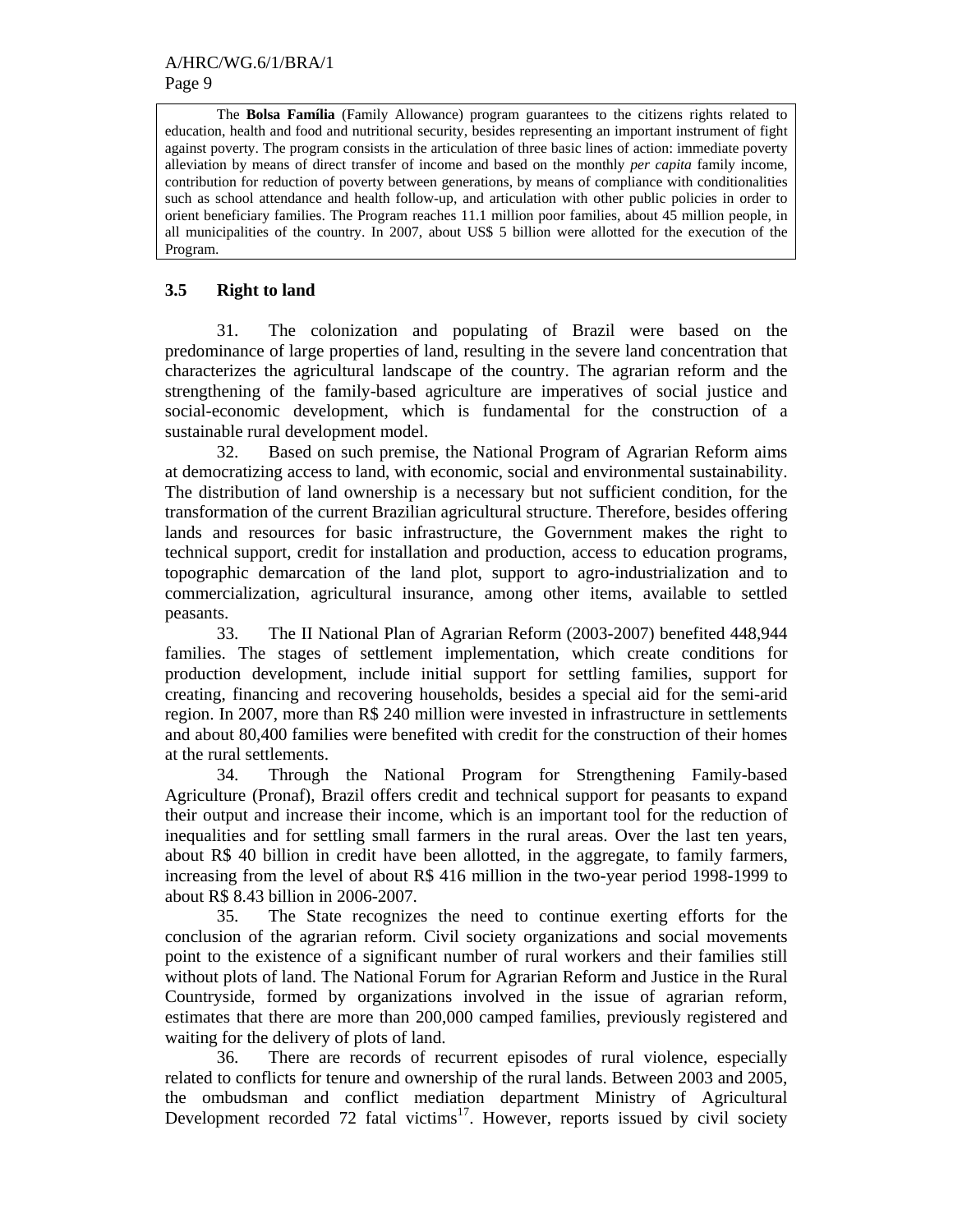organizations working on the defense of human rights show numbers higher than those. According to the Land Pastoral Commission, in 2006 there was an increase of 176.92% in attempted murders in relation to 2005, since in 2006 72 cases were recorded, whereas in the previous year there had been 26 incidents. The organization blames the continued violence on the low rates of punishment of perpetrators. It points out that, from 1985 to 2006, 1104 incidents were registered, with a total of 1464 deaths of workers. Of all those events, only 85 would have stood trial. The organization records the conviction of 71 offenders and 19 principals $18$ . In addition, over the last few years there has been a growing number of claims that large agricultural businesses are provoking deforestation and using, in large scale, agricultural toxic products noxious to humans and to the environment.

37. Rural violence causes episodes of a strong symbolic nature, involving both human rights and environment defenders. It is the case of Sister Dorothy Mae Stang, the leader of about 500 families of rural workers who was killed in 2005 at a small community of the Brazilian Amazon region.

# **3.6 Right to education**

38. Brazil considers the exercise of the right to education a fundamental element of the fight against poverty and social exclusion. The State educational policy is associated with development strategies carried out in respect with regional and economic inequalities, and with racial, ethnic, gender and other diversities. The recent state initiatives related to the issue broaden the social scope of the protection of this right. The rate of coverage of basic education in Brazil achieved practically universal levels, with concomitant expansion of the other educational levels. In schools for the population whose age is between 7 and 14 years, for example, the gross attendance rate is of 97.4%. The current challenges of the country came to be related to the quality of the teaching offered, school drop out and low educational levels.

39. Since 2007, the public policies in education are articulated around the "Education Development Plan" (PDE), which was incorporated within priority social policies of the State for the years 2007-2010. PDE aims at boosting the results of the Brazilian education in a systemic manner and with a sharp focus on the most vulnerable areas. For such purpose, a synthetic indicator, which combines data about school flow and student performance, has been created so as to orient policies for basic education from now on. It is the Basic Education Development Index -  $IDEB<sup>19</sup>$ .

40. Upon the launching of the PDE, the Brazilian state plans to advance in the full implementation of the human right to education, with the following purposes: (i) expansion of educational coverage, quality and output; (ii) expansion of education in human rights, with guarantees of education for the traditionally excluded populations, for disabled people and people with special educational needs; (iii) consolidation of public educational systems, both at state and municipal levels, for rural, indigenous and "quilombola" communities and (iv) tackling of vulnerabilities of the system of education for young people and adults nationwide.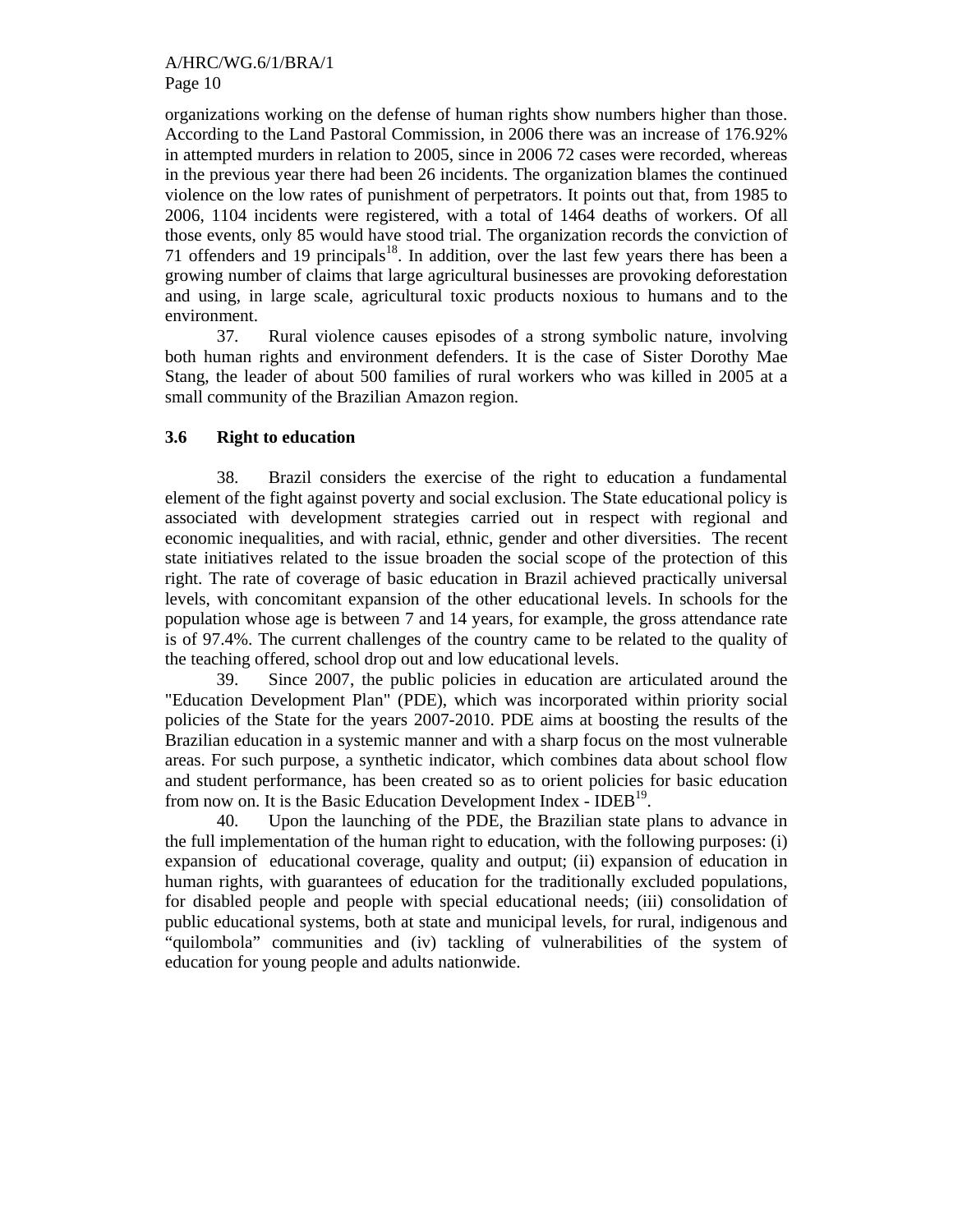**Programa Brasil Alfabetizado** (Literate Brazil Program) is one of the Brazilian state's initiatives to fight illiteracy. It reaches youths over 15, adults and elderly people, who had no access to education or had to interrupt their studies, with special attention to the geographic regions with highest illiteracy rates. In 2007, the program reached about 1.3 million people, a target that will be broadened in 2008 to reach about 2 million.

Through the program **"Universidade para Todos – ProUni"** (University for All)**,** created in 2004, the Brazilian state fosters the granting of scholarships in private higher education institutions for students with family *per capita* income lower than three minimum salaries - offering exemption from some taxes to institutions that join the program. A percentage of the scholarships is earmarked for Africandescendents, indigenous groups and disabled people. ProUni boasts currently more than 1,400 participating institutions and benefits more than 300 thousand students. For 2008, the goal is to offer 180 thousand scholarships.

#### **3.7 Right to health**

41. The state actions to implement the right to the health, over the last two decades, has been seeking to promote integrality, universality, equality and the incorporation of new technologies and services to the healthcare provided for the population. Those purposes have been fulfilled with the institutionalization of the Single Health System (SUS), which was created by the Federal Constitution of 1988 and makes the provision of public and free healthcare to all citizens an obligation of the State. In order to ensure the proper operation of the SUS, it is incumbent upon to the State, as a result of the decentralized nature of the health system, the management of public policies capable of answering properly to the different demands addressed to the System.

42. SUS gives priority to preventive actions and spread relevant information so that the population knows its rights and the risks to its health. In its history, the System leaded especially successful program for implementation of the right to health, such as the "National Program of Sexually Transmissible Diseases/AIDS" and the strategy of "Family Health", which leaded the health care closer to the population.

43. The policies of incentive to breastfeeding, increase of vaccine coverage and access to the pre-natal examination, associated to the investment in urbanization and in basic sanitation caused the mortality rate of children up to five years old to decrease one-half in Brazil<sup>20</sup>. However, the challenges imposed by the poverty, social inequality and ethnic-racial discrimination are yet to be overcoming.

44. However, there is a critical gap between the ideal of universalization aimed by SUS and the current status of the access to the health in Brazil. Concerning the hospital network, for example, there is lack of beds for internment, which causes the population to be dependent on the private network - in 1993, the quantity of beds per 1,000 inhabitants was of 3.35, having been reduced to 2.03 in 2005. The situation of the public beds is still more serious, with a reduction of 0.91 public beds per 1,000 inhabitants in 1992 to 0.87 in 2005. The number of hospital internments decreased from 8.1/100 inhabitants in 1993 to 6.2/100 inhabitants in 2005. In the same period, the hospital mortality rate increased from 2.2% to  $3.2\%$ <sup>21</sup>.

45. There are still cases of endemic diseases. In the case of malaria, for example, the annual average of recorded cases is of 530 thousand, concentrated in the Northern region of the country (more than 99% of the cases)<sup>22</sup>. From 1990, the number of cases of "dengue" in the country started increasing, reaching the record level of 794 thousand cases in 2002, decreasing to the number of 117,519 in 2004. It increased again to 217,406 in 2005, with 32,606 cases notified between January and March  $2006^{23}$ .

46. On the last few months, the Brazilian press has been giving emphasis to some cases of yellow fever detected in the country. However, it is verified that only 33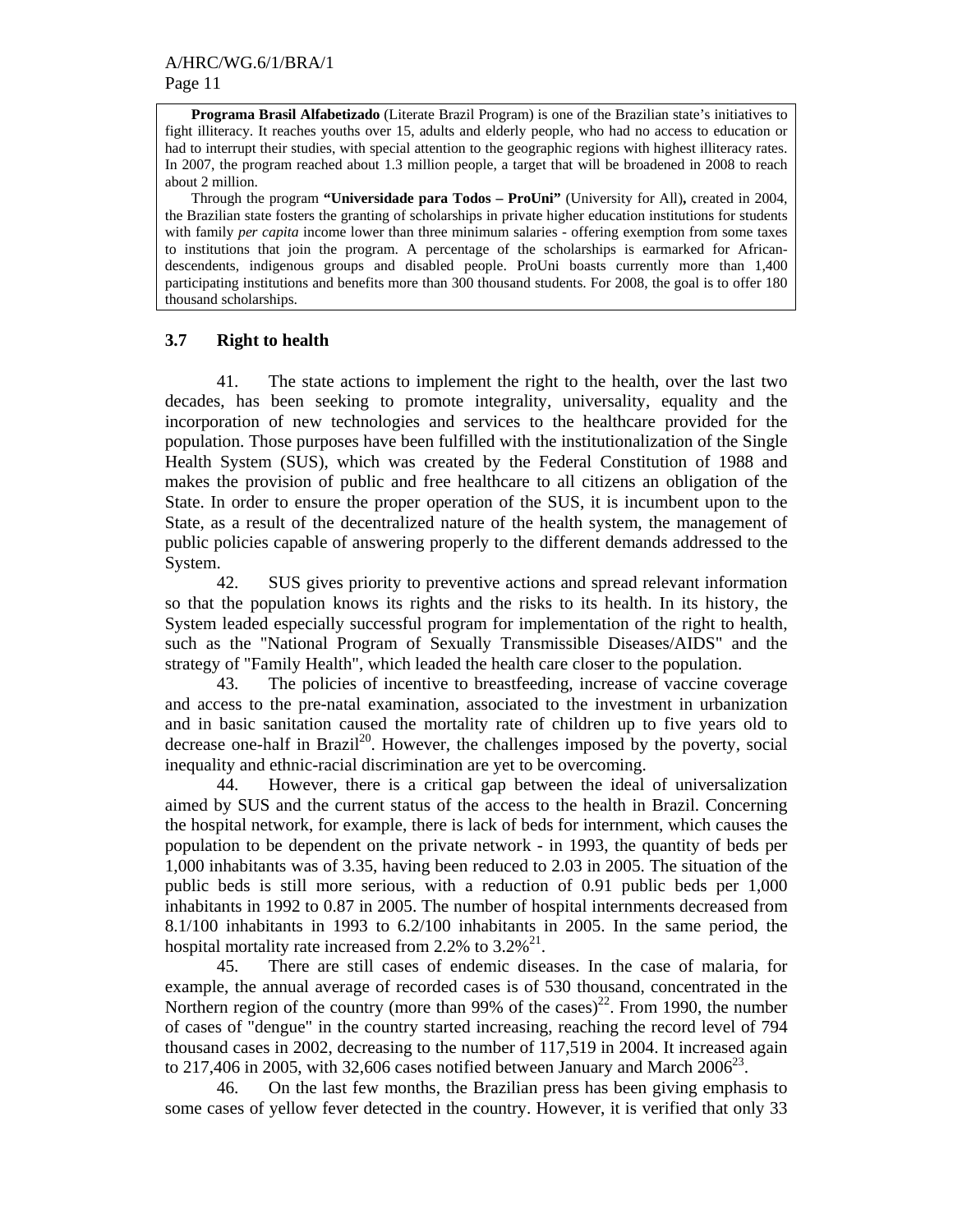notifications occurred from 2007 until January 18, 2008, a number still very lower than the 85 cases recorded in 2000.

**"Saúde da Família"** (Family Health) is a strategy of re-guidance of the assistance model through the implementation of multi-professional teams in basic health units, strengthening the basic attention. These teams are responsible for the follow-up of a certain number of families, located at a limited geographic area. The teams develop actions to promote the community health.

In quantitative terms, there are 27,311 Family Health teams and 210.906 community health agents in activity in the Brazilian cities. To 2008, the established challenges are the increase of coverage of the Family Health Program and its extension to the Indigenous population and populations that live in the "quilombos" (remainders of slaves' communities from the XIX Century). The goal for 2008 is the increase for more than 29 thousand Family Health teams.

# **3.8 Right to Work**

47. Public policies of the Brazilian Government for the promotion and compliance with the right to work are based on the concept of "decent work"<sup>24</sup>, formulated in the scope of the ILO in 2003. For its compliance, the "National Agenda of Decent Work" was introduced in 2006, which priorities, strategies and expected results have been elaborated in process of consultation to organizations of workers and employers. The Government priorities to make effective the right to work consist in the generation of more and better jobs; the eradication of forced and child work; and the strengthening of the social dialog - which are still challenges to be faced by the Brazilian Government.

48. In the decades of 1980 and 1990, as a result of the so-called structural adjustment policies, the unemployment became a core problem to the Brazilian society, because of the impact of social disaggregation originating from its increase. However, the unemployment rate in Brazil currently shows a clear trend of decrease. It affected 9.6% of the economically active population in 2004, but in December 2007 it shows a very lower percentage: 7.4%. In relation to the total occupied population with some kind of employment relationship, the rate of people with formal employment increased from 61.7% in March 2002 to 63.4% in December 2007, while the percentage of people without formal employment decreased from 28.3% to 26.6% in the same period.<sup>25</sup>

49. Concerning the number of employments created, it has been observed a growth of the investments in employment and income generation actions - from R\$ 6.9 billion in 2002 to R\$ 21.2 billion in 2005 -, directed to credit programs for micro and small companies, cooperatives and family agriculture. In the year 2007, according to the General Roll of Employees and Unemployed People ("Cadastro Geral de Empregados e Desempregados CAGED"), about 1.6 million formal jobs have been created - increase of 5.85%.

50. Since 1995, the Government has been promoting the fight against the work in conditions similar to slavery. In 2005, the National Plan of Forced Work Eradication was launched, foreseeing policies to be conducted by different vectors, such as actions to avoid rescued workers from returning to work in conditions similar to those of slave; the qualification of rescued workers; and the making of a list of employers that have kept workers in conditions similar to those of slave, among others. Concerning the theme, it is important to mention that there is a proposal of amendment to the Constitution in progress in the National Congress for the attachment, without payment of indemnity, of farms where it is detected the exploitation of forced work. Finally, the Brazilian Government carries out direct inspection actions for eradication of the slave work - "Special Inspection Group" linked to the Ministry of Labor. On the last twelve years, this Mobile Group freed 27,645 people. In 2007, a number of 5,877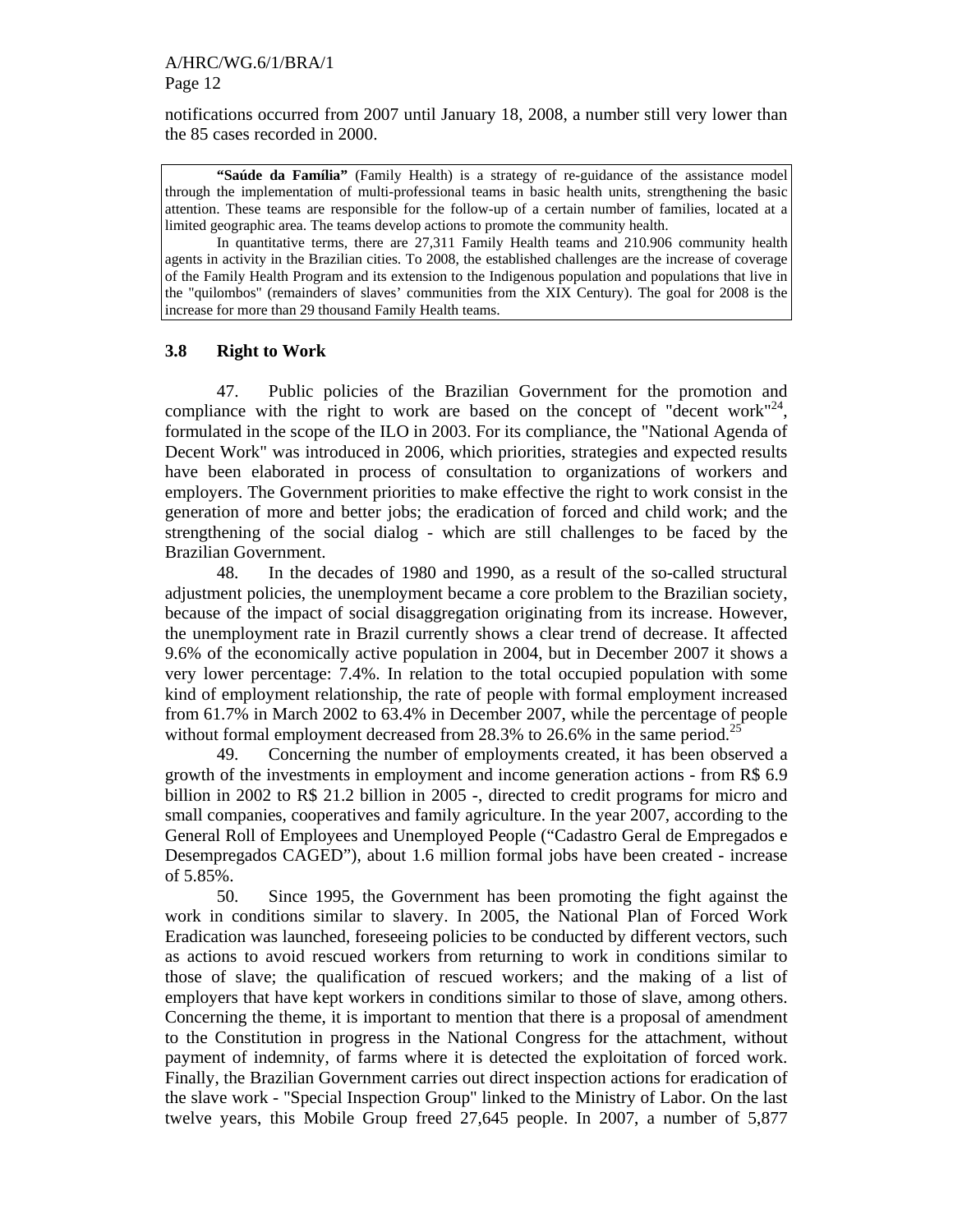rescues was achieved, the highest number achieved since 1995, when this kind of inspection has been implemented. The International Labor Organization, in its report "Global Alliance against Forced Labor", of 2005, emphasizes Brazil as one of the worldwide players that achieved higher progress in the area.

#### **3.9 Fight Against Torture and Extrajudicial Executions**

51. It is still observed, in Brazil, frequent accusations of abuse of power, torture and excessive use of force, committed mainly by police officers and penitentiary agents. In June 2007, for example, an operation against drug dealing in the "Complexo do Alemão, a complex of slums in Rio de Janeiro left 19 dead people, among which were alleged victims of extrajudicial executions, according to civil society entities. Upon request of the Government of the State of Rio de Janeiro, which have already made the technical expert examination, the Special Department of Human Rights of the Presidency of the Republic carried out an independent study, which confirmed signs of executions. Official data of the States of São Paulo and Rio de Janeiro - the only states of the federation that have database for public consultation about accusations against police officers - appoint that 8,520 people have been killed by police officers in these states on the last five years.

52. The Brazilian Government recognizes the seriousness of this condition. The problem is difficult to be sized and the first obstacle is the current lack, in the country, of statistical bases to quantify the events in an accurate manner.

53. In relation to torture, it is worth mentioning, as an example, two estimates: (i) data raised by the Prosecuting Council, about accusations raised during 2004 and 2005. The report appointed 404 cases spread over 17 States<sup>26</sup>; (ii) academic research focusing Case Law of the Court of Appeals of the State of São Paulo in June 2005, which identified 8,127 cases that mentioned the word "torture", such number being reduced to 37 cases when the searched words were "police torture".<sup>27</sup>

54. The National Plan of Integrated Actions for Prevention and Fight Against Torture, based on the recommendations of the Special Rapporteur, Nigel Rodley, submitted in 2001to the UN Human Rights Commission is to be emphasized. The actions comprised in the Plan are intended to punish effectively the torture and empower victims. Currently, eleven Brazilian States adhered to the Plan, creating State Committees intended to promote, at local level, the measures set forth therein (such as, for example, the creation of ombudsman offices for the police and prison systems and the qualification of civil society entities for monitoring jails).

55. The creation of the National Committee for Prevention and Fight Against Torture in Brazil, on June 26, 2006, and the ratification of the Facultative Protocol to the Convention Against Torture and Other Cruel, Inhumane or Degradant Treatment or Penalties, on January 11, 2007, are important institutional milestone for the effective and permanent fight against torture. Arrangements are being made for the construction of a national mechanism of prevention and fight against torture, complying with the commitments established in the recently ratified Additional Protocol.

56. The main challenges for the full eradication of torture in the country are the resistance on the part of public agents to accuse and investigate cases which involve their mates, the fear of the victims and of their relatives of accusing torture and the mistakenly perception from the part of the public agents and the population in general that torture could be justified in the context of actions aimed at fighting against criminals.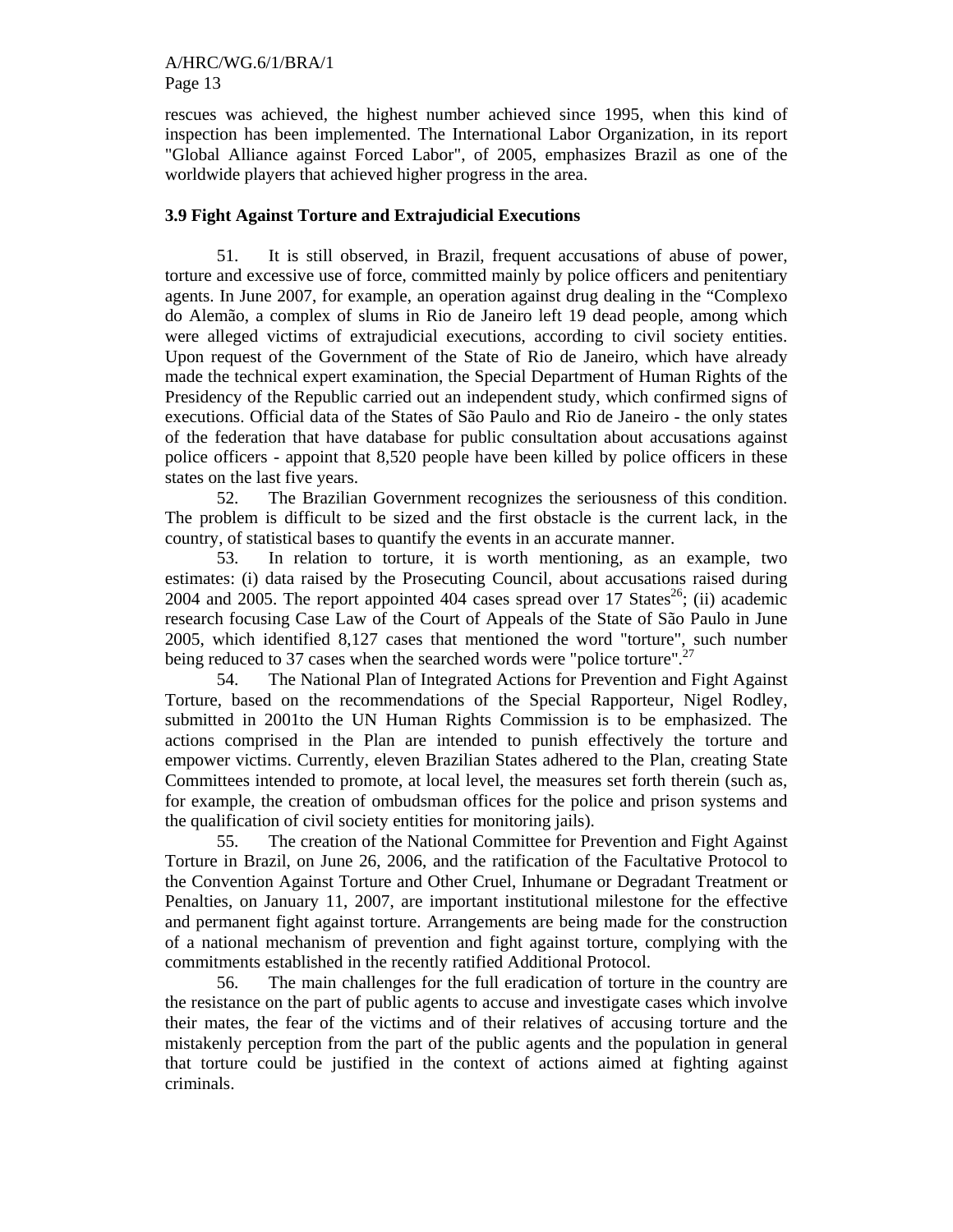#### **3.10 Right to Public Security**

 57. The Brazilian Constitution assigns to the Federation units the primary competence in public security affairs. Taking this into consideration, the challenges in the public security area in Brazil lead the matter to the condition of Government priority. The public opinion demands the fight against criminality, which is very high in the metropolitan areas. There is a feeling of insecurity by the population because of daring criminal attacks against the public order. In May 2006, for example, attacks against police officers have been commanded from inside the prisons by the leaders of the criminal gang called First Command of the Capital ("Primeiro Comando da Capital - PCC") and brought panic to the City of São Paulo. The fact that the country underwent a dictatorship regime for twenty years (1964-1985) contributes to explain the difficulties that are still faced today to conciliate an effective public security with the full respect to the human rights.

 58. In order to guide the police action in accordance with citizenship principles and the fundamental rights, the Government is providing courses to police officers with emphasis in human rights (which have already been attended by about 450 thousand people), is consolidating mechanisms of external control of the police activity (such as the Police Ombudsman) and encouraging, in the capacity building courses, the use of non-deadly weapons and of the most modern techniques of legally authorized use of force in a progressive manner. In addition to that, the Government launched, in 2007, the National Program of Public Security with respect to the Principles of Citizenship ("Programa Nacional de Segurança Pública com Cidadania - PRONASCI"), whose basic guideline is the articulation between the public policies in the security area and social programs, with priority to crime prevention and respect to the human rights. The challenge of the PRONASCI is to fight against the organized crime, focusing its strategies of corruption in the penitentiary system to ensure the security of citizens. The program has been elaborated aiming at reaching the violence causes without waiving the strategies of social ordering and qualified repression. Its fundamental guidelines are: (i) qualification and valuation of professionals which work in the public security sector; (ii) the re-structuring of the penitentiary system; (iii) the fight against police corruption; and (iv) the involvement of the community in violence prevention programs. PRONASCI is focused on the youth, trying to lead young people in situation of vulnerability to engage in social programs. It must be reminded that violence is the death cause of 68.2% of the young people from 15 to 24 years old in the country, a rate that causes concern if compared to worldwide indicators.

 59. In addition to PRONASCI, the Government has been strengthening its criminal intelligence system, in order to better fight against the organized crime.

 60. Brazil recognizes the need of a systematic production of data about violence, which demands higher interlinking of the database of the several Federal States. In order to promote such interlinking, mechanisms such as the Single System of Public Safety ("Sistema Único de Segurança Pública – SUSP") are being improved, which assigns to the Union the role of manager of a national strategy on public security and reinforces the cooperative and systemic action of the Federal States, creating the basis for the institution of the National System of Public Security and Criminal Justice Statistics.

 61. The Brazilian prisoners population is of about 420 thousand people, out of which 122 thousand are provisionally in prison, without having been judged. The prison system has a deficit of about 105 thousand vacancies. The prisoners overpopulation is an element that generates frequent rebellions, which eventually cause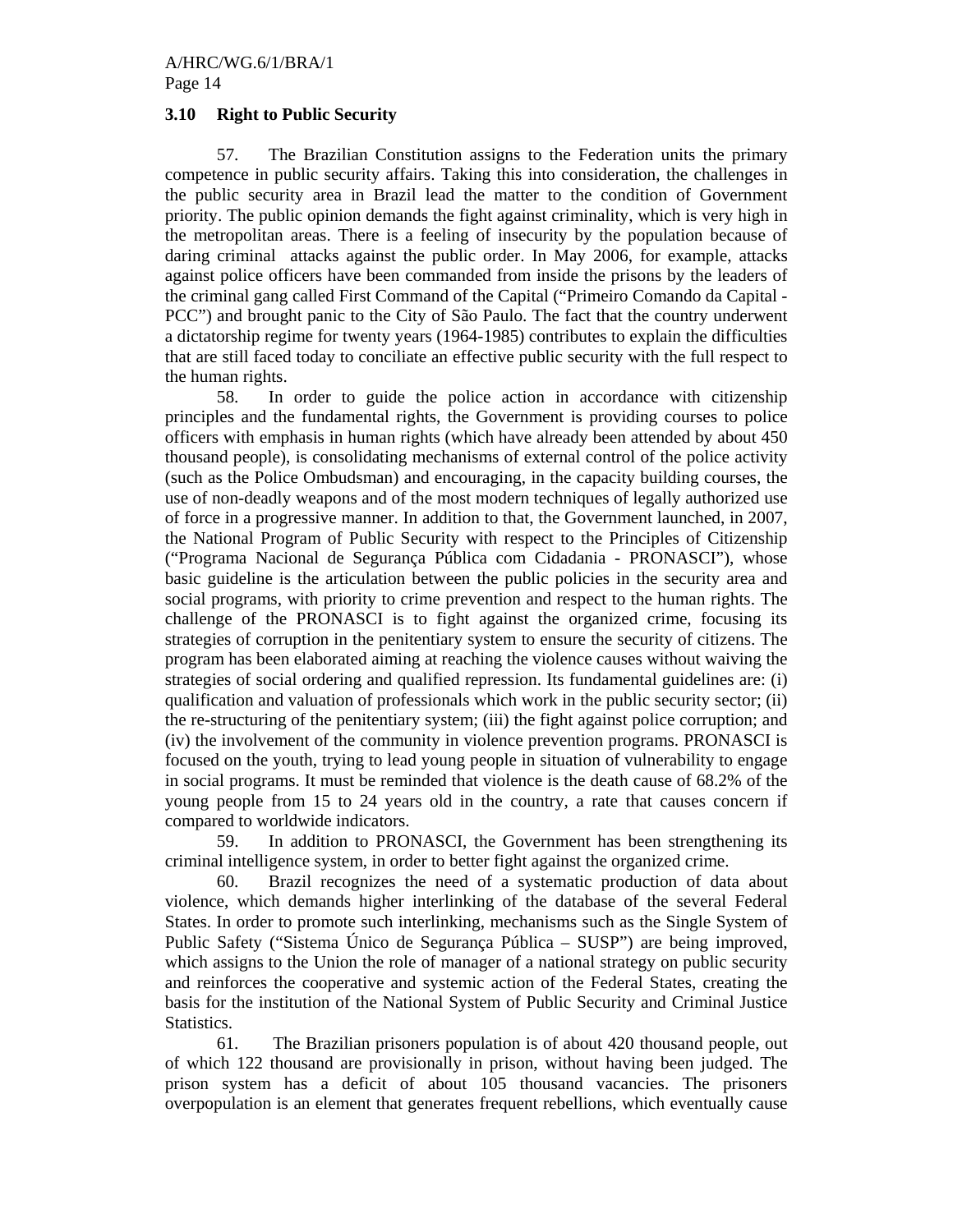death of some prisoners. The Government has been encouraging the application of penalties and alternative measures (other than imprisonment), which, on the last ten years, have been applied to the benefit of more than 174 thousand people. Measures are being taken in order to increase the work opportunities to prisoners and to people leaving prisons. Currently, about 87 thousand prisoners work on a voluntary basis, which allow them, in addition to the income perceived, to reduce the time of their penalties. The network of penitentiary schools has also increased, which allow the prisoners to have access to education. PRONASCI includes among its actions the remission of penalty if the prisoners attend classes in these penitentiary schools.

 62. In response to two recent events occurred in public jails in the State of Minas Gerais in 2007, in which a total of 33 prisoners died in a rebellion followed by a fire, a Federal Legislative Investigation Committee has been created, with the purpose of investigating the weaknesses of the Brazilian prison system and search for solutions to the effective compliance with the Law of Criminal Executions.

 63. One of the main measures adopted on the last years was the enactment of a law intended to control and reduce the sale, circulation and use of fire weapons in the country<sup>28</sup>. In spite of the fact that the full prohibition of the commerce of fire weapons has not been accepted in referendum<sup>29</sup>, the new legislation, followed by a campaign for collecting weapons, was responsible for the destruction of about 500 thousand weapons and, for sure, is one of the reasons of the reduction of 16.6% in the number of people murdered by fire weapons in the country.

# **3.11 Right to Memory and Truth**

64. Brazil lived under a military dictatorship for 21 years, between 1964 and 1985, when the process of redemocratization started with the election by an elector board of the first civil president since the military *coup d'état* of 1964. During this authoritarian period, there were torture, disappearance of people and the murder of political oppositionists by agents vested with power by the Government.

65. In 1979, during the last military Government, an Amnesty Act has been enacted, which allowed the return to the country of opposition leaders who lived in exile. Later, in 1995, Law 9140 has been enacted, by which the Government recognized its responsibility for the death of 136 political oppositionists, ensuring indemnity to the relatives of the victims.

66. By the same law, the Special Commission of Political Dead and Disappeared People (CEMDP), comprised of one parliament representative, one representative of the victims' relatives, one member of the Armed Force, one member of the Ministry of Foreign Affairs, one member of the Public Prosecution Council and three people appointed by the President of the Republic. After 11 years of work, the investigation was concluded, as well as the judgement of 339 cases of dead and disappeared people, out of which 221 have been granted and their relatives received indemnification. Currently, the commission works by searching the corpses of the dead and disappeared people and the building of a DNA database which will allow the storage of genetic material of the relatives for comparison with the victims' skeletons that may be found in the future.

67. In August 2007, the President of the Republic launched the report book "Direito à Memória e à Verdade" (Right to Memory and Truth) which presents the result of the work performed by the Special Commission on Political Dead and Disappeared People (CEMDP). The book summarizes all cases that were brought to the consideration of the Commission during 11 years, including the history and biography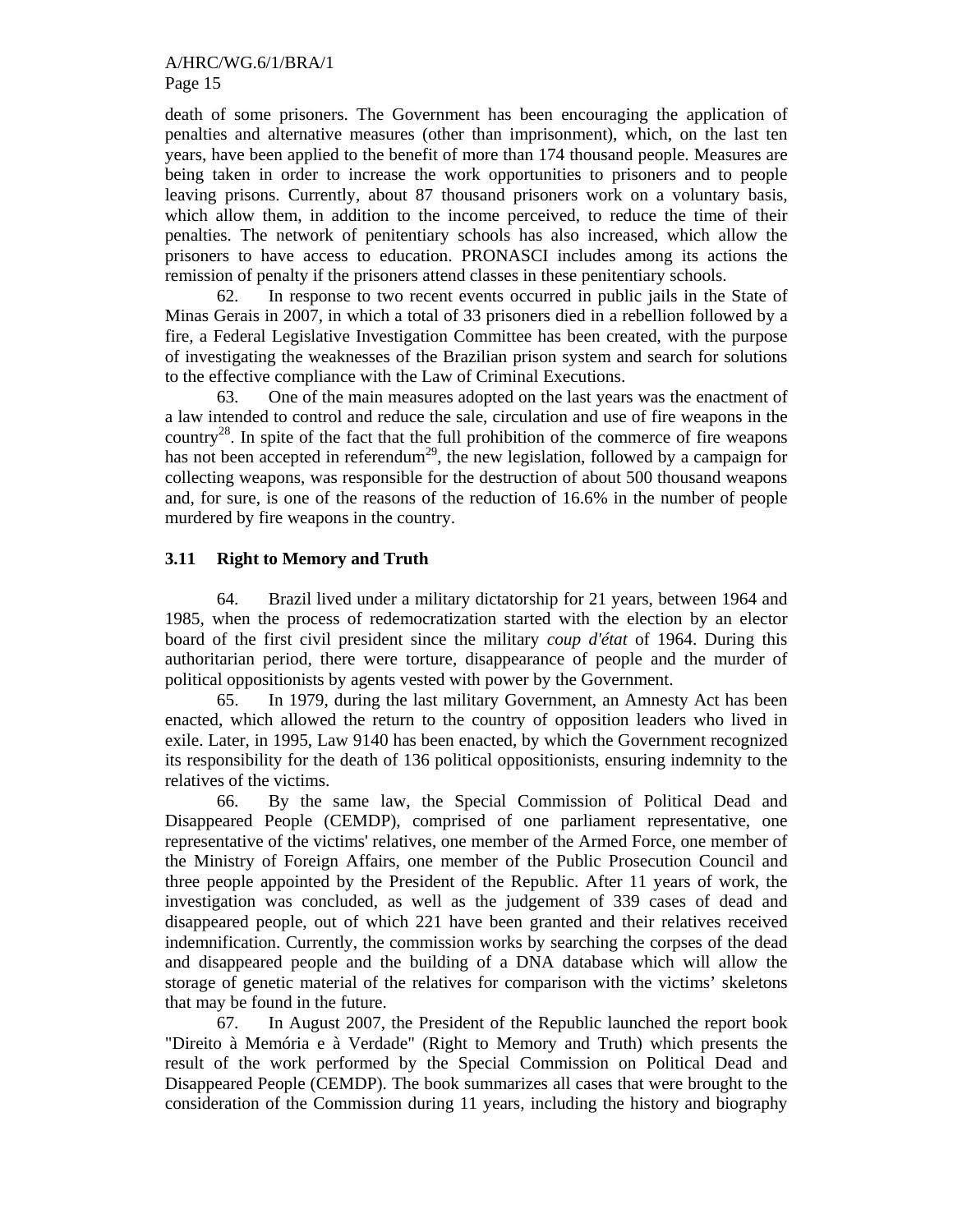of people disappeared from September 02, 1961 to October 05, 1988, as a result of participation or alleged participation in political activities of contestation to the political regime in force. With the launching of this book, the Brazilian Government took one step ahead to undertake its historical and administrative responsibility on the integrity of political dissidents and the destination given to them.

68. Despite the progress, there are still significant challenges to the full opening of files that contain information related to the military regime repression apparatus (1964-1985), as well as to the finding of the remains of the disappeared people and to the systematization of the collection of testimonies and information that may help in this search.

# **3.12 Right to the Free Sexual Orientation and Gender Identity**

69. The affirmation of the civil rights of homosexual people in the national political agenda is a recent phenomenon in the history of consolidation of the human rights in the Brazilian culture. The initial milestone of treatment about the theme in the scope of the public management, at the beginning of the 1990 decade, occurred by means of public health policies, in actions of control and assistance to people holding sexually transmitted diseases, especially AIDS. With the inclusion of references to the  $GLBT<sup>30</sup>$  population, in the II National Program of Human Rights, in 2002, and the creation of the program "Brazil without Homophobia" in 2004, the actions for protection of the right to free sexual orientation became more consistent, comprehensive and visible.

70. The "Gay Pride Parades" organized by the civil society with governmental support contributed, on the last years, for the suppression of social invisibility of the GLBT community, setting up the rights of this population segment and warning for the forms of violence, segregation and discrimination practiced against homosexuals.

71. To continue this process, the Brazilian government acknowledges the need of creation of normative rules that regulates the promotion of the specific rights of the homosexual population and, at the same time, insert homophobic behaviors in the penal legislation<sup>31</sup>, taking into account, especially, that homosexuals are frequent targets of violence acts and homicides. Concerning the deadly violence rates against the gay, lesbian and transgender population, it is relevant to observe that the civil society appoints that 2,790 murders of homosexuals would have occurred between 1980 and 2006 and that the majority of them would have been practiced because of homophobia.<sup>32</sup>

72. With the approximation of the I National Conference of the GLBT segment, called by the President of the Republic in April 2008, it is consolidated a significant conquest to the affirmation of human rights in Brazil.

The **Brazil without Homophobia Program - Program of Fight Against the Discrimination against the GLBT and Promotion of the Homosexual Citizenship**, Created from discussions by the civil society with the Government, comprises integrated actions for promotion of the GLBT citizenship in all Brazilian States. The program is comprised of actions of support to projects of strengthening of institutions acting in the area; qualification of health, education and public safety professionals; spreading of information about rights of the GLBT segment and expansion of support and care centers to homosexual people victims of violence. Among the achieved results, it must be emphasized the implementation of 47 Human Rights Reference Centers for Prevention and Fight Against Homophobia, in all states of the country, which make available specialized legal, psychological and social service and the creation of 12 Research Centers for Promotion of the GLBT Citizenship in public network universities.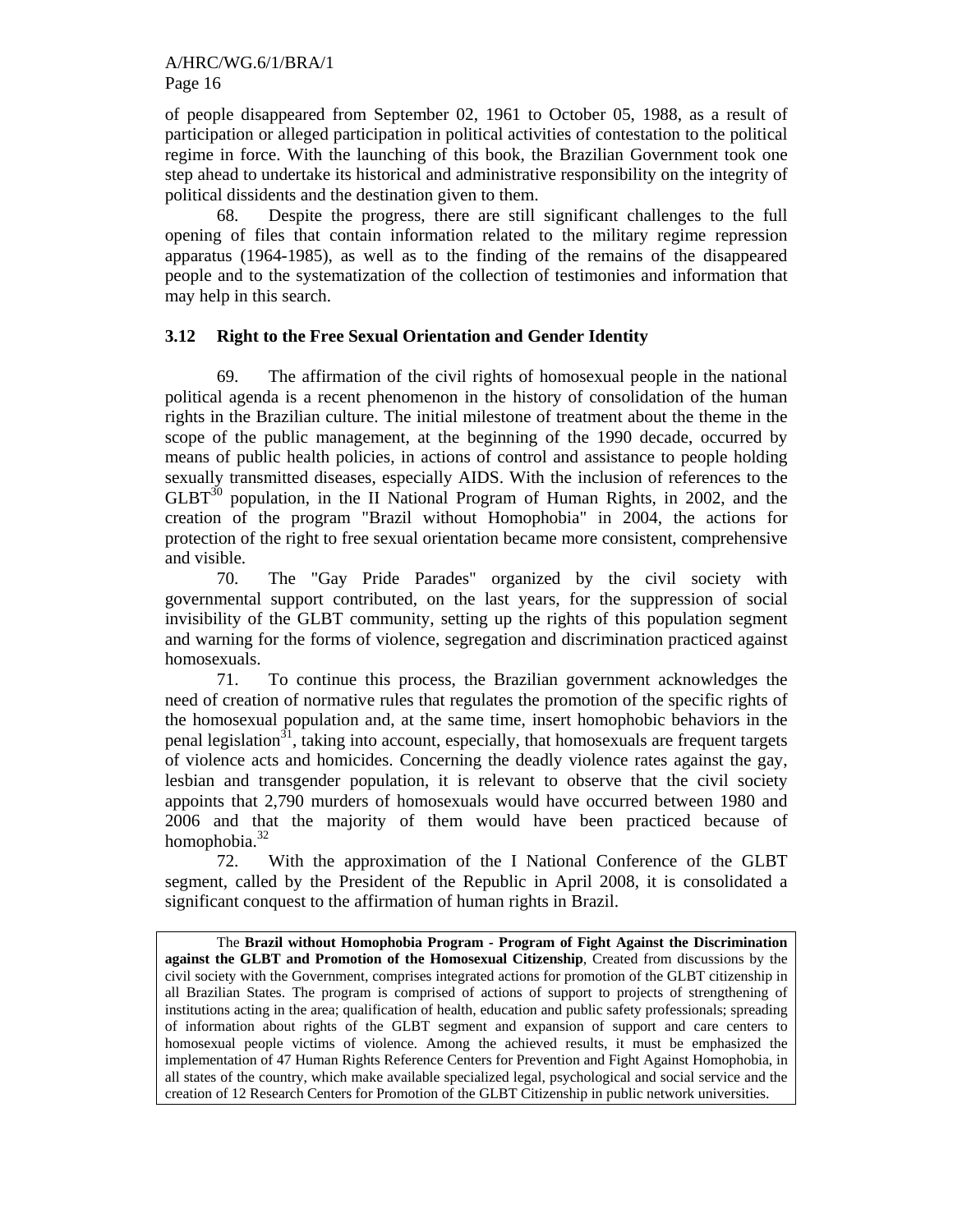# Page 17

# **3.13 Rights of the Indian Population**

73. The challenges faced by the Brazilian Government in relation to the Indian people are to ensure the right to life according to their cultural standards and to promote the full citizenship and the effective participation of the Indian populations in the country's political, economic and cultural life.

74. The Brazilian Government believes that the recognition, the demarcation and the regularization of the Indians' lands are the main steps to acknowledge their individual and collective rights. The "Program of Protection of Indian Lands" under the responsibility of the National Foundation of the Indian (FUNAI) aims at the agrarian regularization of the territories traditionally occupied by the Indian people, in accordance with the constitutional regulation of the matter, which states that those lands are assets of the Union for the exclusive beneficial usufruct and permanent possession of the Indian populations.

75. The Program of Protection of the Indian Lands may be considered as the milestone in the recognition of the original rights of the Indian people. In Brazil, there is a total of 615 Indian lands recognized to this time, in a total area of 107 million hectares or 1.07 million square kilometers. This is equivalent to 12% of the Brazilian territory and more than twice the territory of France. From that amount, 422 lands or 97.2 million hectares are already duly demarcated with full recognition of the possession and beneficial usufruct by the Indians. The remaining lands are under evaluation according to the different stages of the normative process of recognition.

76. Besides the evident advances in the legal framework of the Indians' rights, there have been episodes of violence against some Indian communities, usually as a result of land disputes. In this context, it is worth mentioning the challenges faced by *guarani kaiowa* communities in the region of Dourados, in the State of Mato Grosso do Sul. They are striving for the recognition of their lands, for their safety, as well as for the maintenance of their social reproduction and economic sustaining skills. The Missionary Indigenous Council, a civil society organization, calculates that in 2007, 58 Indians have been murdered in Brazil, 35 of them in Mato Grosso do  $\text{Sul}^{33}$ . Mistakenly indigenous policies of the past leaded the *guarani ñandeva* and *kaiowa* people, especially, to be concentrated in small reserves, where the extension and quality of the soil are inadequate for their needs. Many Indians are working at the local productive activities, near sugar cane mills, earning very low salaries or even in the state of indigence.

77. To tackle this problem, in 2004, the Brazilian Government created the Indigenist Policy Management Committee, composed by representatives of Ministries related to the subject, to meet the urgent demands that caused the death of Indian children by malnutrition. That initiative succeeded. The previous situation was faced by integrating both emergency and structural actions. The main steps aim at the following objectives: reduction of the dependence of the communities from the food baskets given by the Government; provision of proper legal assistance through the specialization of local players; recognition of the traditional lands for future relocation (it is the most important structural measure); implementation of family and community relationship plan - which reduces the process of family separation and religious intolerance - and the strengthening of the *guarani* cultural values and identity, among others.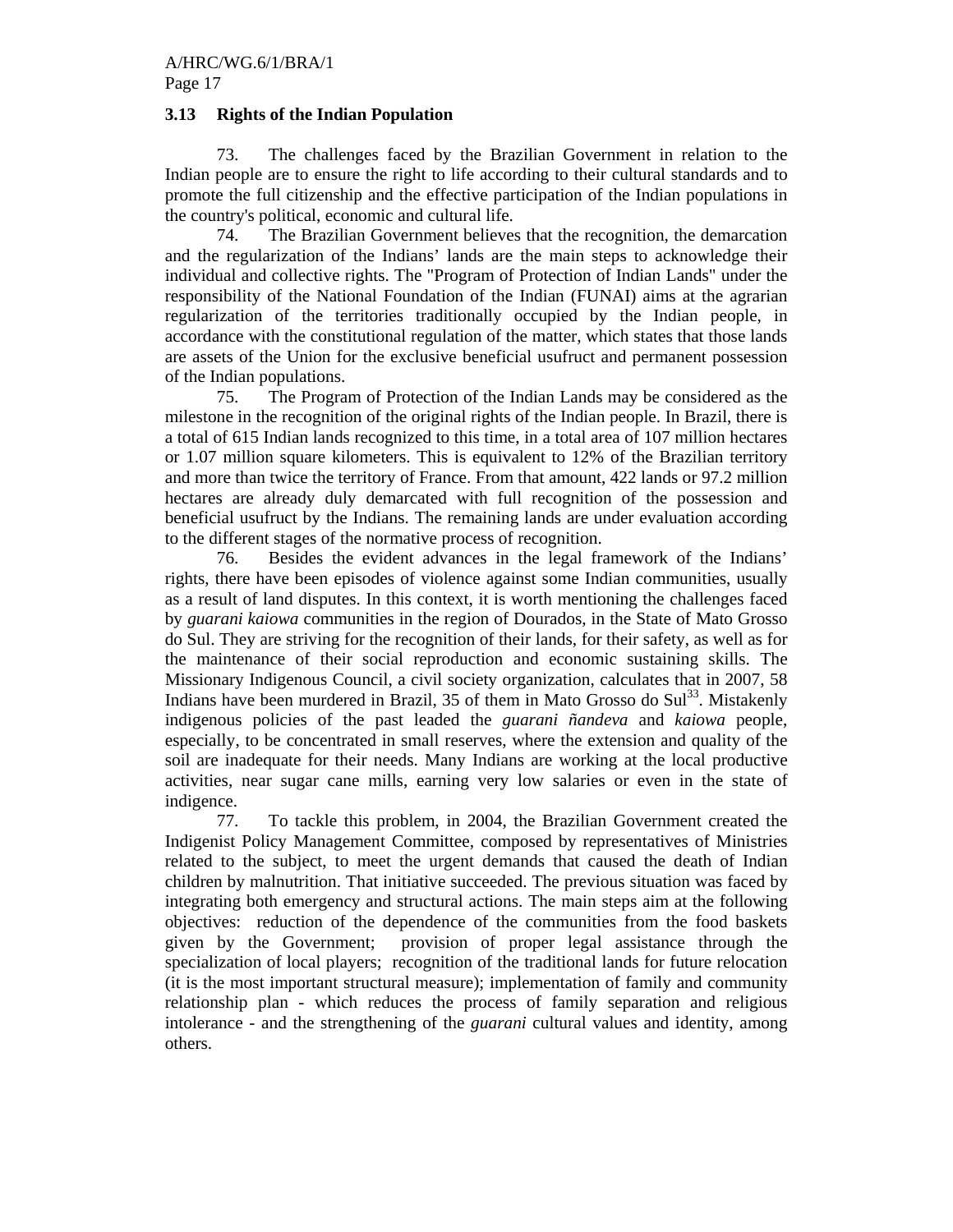The **homologation of the Raposa Serra do Sol Indian Land**, with 1,747,464 hectares, represents the highest point of a long process of fight for the human rights of the Macuxi, Wapixana, Ingarikó, Patamona and Taurepang people in the North of Brazil. The Raposa Serra do Sol Indian Land is one of the main territories of traditional occupation in the country, pursuant to Article 231 of the Federal Constitution. The territory has a population estimated in more than 14 thousand Indians. Because of the large number of settlements and the intensive social relations among them, the demarcation of the Indian territory occurred continuously.

 Despite the mobilization of groups contrary to this recognition, the Raposa Serra do Sol Indian Land was homologated in 2005, in solemn act, by the President of the Republic. Subsequently, the works for removal of the non-Indians dwellers started, be they occupants, rural owners or village dwellers. This process has not been concluded yet, as a result of the resistance of local rice producers, which use all available legal means to try to remain in the Indian lands. The Brazilian Government is making every effort so that the area release process is concluded in a peaceful manner and within the smaller possible term, so that all rights of the Indian people of the region are assured.

#### **3.14 Rights of the Child and Teenager**

78. Brazil was among the first countries to enact, in 1990, a legal framework in accordance with the principles adopted in the Convention on the Rights of the Child. Since then, the public policies in this area are based on the principle of full protection, as consolidated in the Child and Teenager Act (ECA). The principle of full protection acknowledges the peculiar condition of development of children and teenagers, the universality of their rights and their outstanding role.

79. The ECA comprised the following initiatives to tackle the main problems concerning children and teenagers in jeopardy: the creation of specialized Justice Courts, Public Prosecution Service and Police Offices; the approach on multidisciplinary policies; a decentralized decision process on public policies; coparticipation of public officials and NGO members on deliberative Councils; and the creation of specific funds for the approved policy actions. The main advances in the area led to new national plans to fight against sexual violence; to prevent and eradicate child labor; to guaranty the right to family and community relationship; and to establish a National System of Social-Educational Service (SINASE). Besides those achievements , it was launched in 2003 the "Plano Presidente Amigo da Criança e do Adolescente" (President Friend of the Child and Teenager Plan), in compliance with the Millennium Development Goals, which is monitored by a network of civil society entities in order to collect data on violence against children and teenagers. From the available information, Brazil launched, in 2007, the Child and Teenager Social Plan, involving actions in strategic areas to fight against violence.

80. In 2007, the VII National Conference on the Rights of the Children and Teenagers was held to review the advances and challenges concerning the public policies on the ground. For the first time since 1993, it was adopted a decision making process in which the recommendations issued by the Conference should have deliberative status.

81. The Government is gathering efforts in order to face the social pressure for a more rigorous penalty to teenagers in conflict with the law. To this date, there are 32 proposals of amendment to the Constitution filed at the National Congress to lower the age for criminal responsibility. Brazil shows, on the other hand, serious violations of the rights of children and teenagers, illustrated by the high rate of homicides of young people  $(5,998)$  in  $2006^{34}$ ; by the existence of unsupported children and teenagers, mainly in large cities; by the cases of domestic violence; and by the illegal imprisonment of teenagers in public jails (as it happened in recently published cases of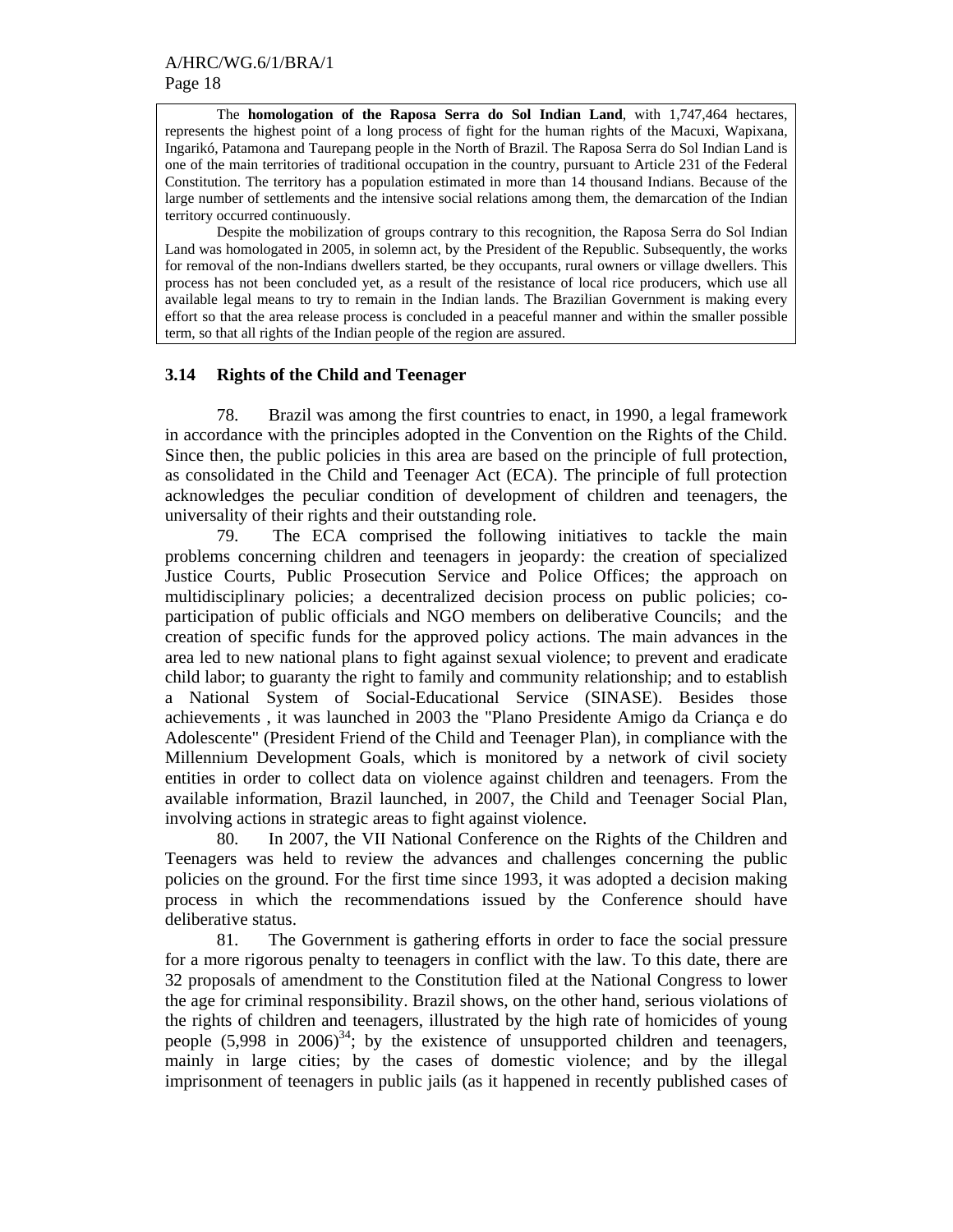two teenagers placed in prisons in Abaetetuba and Planaltina de Goiás, cities located in the Northern and Central-Western regions, respectively).

The **Program of Fight Against Abuse and Sexual Exploration of Children and Teenagers** has been created in 2002. It foresees integrated actions among several Government entities for a diagnosis of the stage, geographic distribution and causes of sexual exploration in Brazil; to qualify professionals in the matters of prevention, defense, liability and care to the victims; and to receive and forward the violation accusations. The follow-up of the Program is made by an inter-sector commission, comprised of about 40 representatives of the Government, of the civil society and of international entities.

For the first time in the country, it will be launched, by means of the Child and Teenager Social Plan, the "Bem-me-quer" project, which aims at developing an integrated system of protection to children and teenagers most vulnerable to the violence, in eleven metropolitan regions of the country. The initiative enabled Brazil to be the headquarters of the III World Congress of Fight Against Sexual Violence (organized by the Brazilian Government, UNICEF and ECPAT), to be held in the City of Rio de Janeiro, in November 2008, with the foreseen attendance of representatives of more than 130 countries, about 4,000 people, including teenagers.

The child labor is fought by the **Program for Eradication of the Child Work (PETI).** The main purpose of the Program is to take children and teenagers, from 7 to 14 years old, out of labor market, especially those considered as dangerous, hard, unhealthy or degrading. The families included in the program receive a monthly allowance for each child taken out of work; for such purpose, the children and teenagers shall attend the school in an enlarged shift, which includes sports, educational and leisure activities. The child labor in the country has increased from 2004 to 2006. The occupation rate of children in 2004 were about 5,365,000 (11.8% of the Brazilian population from 5 to 17 years old) and in 2005 this number has grown to 5,520,000 (12.1%). In 2006, the rate decreased, with the record of 5,120,000 working children  $(11.45\%)^{35}$ .

### **3.15 Rights of the Disabled People**

82. Disabled people, in Brazil, are a population segment especially subject to discrimination and violation of the human rights. According to data of the IBGE Census 2000, 14.5% of the Brazilian population show some type of disability; 70% of these people live below the poverty line; 30% are illiterate or attended the school less than three years and 90% are out of the work market.

83. According to data provided by the Ministry of Labor and Employment, in 2005, only 27.63% of the positions reserved in law for disabled people were at the labour market. In reference to the Public Management, the same source indicates, still in 2005, that only 8.23% of the legal quota was filled<sup>36</sup>. In relation to the general index of occupation, only 8,49% of the disabled people were employed in 2000.<sup>37</sup>

84. Intending to change the aforementioned condition, progresses have been reached on the two last decades, arising mainly from initiatives made from the adoption of a new paradigm of the theme approach. The public policies have been stressing to focus the protagonism and emancipation of the disabled people, aiming at ensuring the full exercise of their citizenship.

85. In the process of affirmation of the rights of disabled people, it is worth to be emphasized the holding, in 2006, of the I National Conference on the Rights of Disabled People, as well as the process, still in progress, of ratification of the Convention on the Rights of Persons with Disabilities, of the UN, with the perspective of new incorporation of their rights to the Brazilian Constitutional wording.

86. In addition, the National Accessibility Program was planned to provide actions to integrate disabled people in the social environment, in order to ensure the exercise of their basic human rights. From the introduction of specific rules of accessibility in the Brazilian laws, in 2004, the Brazilian Government has been following-up the compliance with the programs established in law for the elimination of humanistic barriers, in the transports, in the communication, in the information and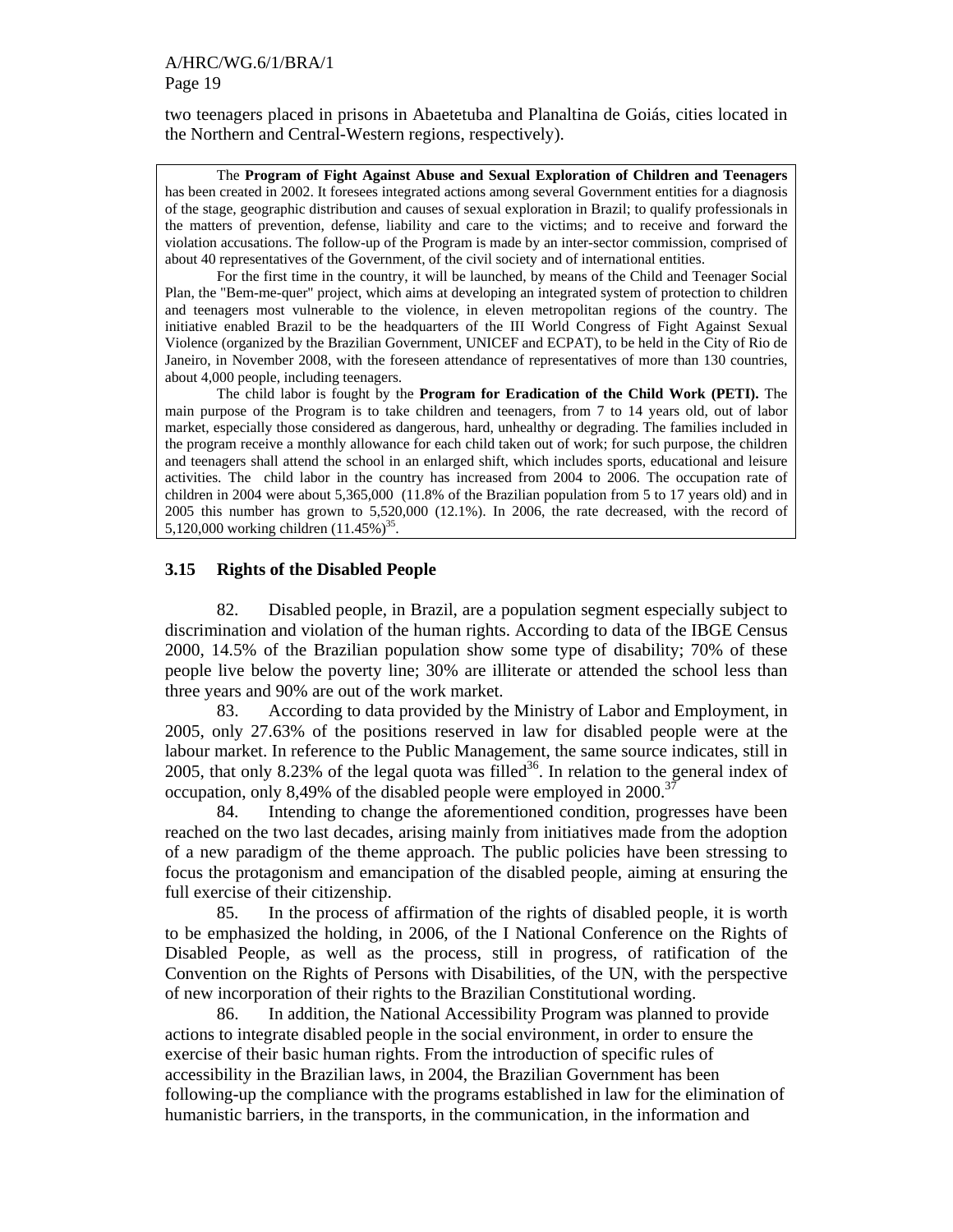#### A/HRC/WG.6/1/BRA/1 Page 20

equipment. There is still a lot to be invested in that area so that Brazil is effectively considered a country that ensure the citizenship of all disabled people. The full effectiveness of the human rights of this segment demands Government actions focused on the fight against the cycle that joins poverty and disability; in the elimination of all kinds of discrimination against disabled people; and in the promotion of employment policies and actions for the qualification (deepening actions that are currently supported by the Government, in compliance with the Brazilian laws in force).

**Compensation of Violations of Rights of People Having Hansen's Disease** - The Brazilian Government, between the 1920´s and 1970´s, took measures of internment and compulsory removal of people infected by leprosy, the so-called Hansen's disease. Despite the discovery of the disease treatment, at late 50's, only in 1962 the end of obligatory forced stays in about 100 colonies built for such purpose occurred. The violence of the Government affected such people both by the fear of spreading of the disease and by the strong existing prejudice, which caused the enactment of laws with strong discrimination component. On the other hand, the violation of the freedom and the loss of dignity lasted for more than two decades after the change of the legislation, until the treatment started being at ambulatory. Brazil, aiming at recognizing and repairing the damages caused to people having Hansen's disease, was the second country in the world to establish a pension for life, with indemnity character, in the amount of R\$ 750.00 (US\$ 384.70) per month.

# **4. FINAL PROVISIONS**

87. The Brazilian democratic transition reached its highest point at the end of the decade of 1980, with the raising of the principles of human dignity and participative democracy to the condition of basis of the Government action. The balance of achievements on the last two decades demonstrates that the overcoming of the challenges so that human being may live with dignity is directly associated to the active commitment of the Government with the protection and promotion of the fundamental rights.

88. The updating of the internal legal rules and the increased adhesion of the country to international instruments aim at filling gaps existing in the legal scope and ensure a better promotion and protection of human rights. Such evolution in the rules is being followed of changes in the institutional picture, which aim at strengthening the Government capacity of formulating and implementing human rights policies and reinforcing the spaces of social participation for the formulation and evaluation of those actions.

89. Among the actions recently formulated for promotion of the human rights and citizenship defense, it can be stressed the National Program of Public Safety with Citizenship - PRONASCI, which aims at approaching cross cuttingly to the causes and actions required to face criminality in Brazil. Another point worth of attention is the adhesion of Brazil to the commitment that reinforces the Government capacity to prevent and repress the practice of torture, as demonstrated by the ratification of the "Optional Protocol to the United Nations Convention Against Torture" and the creation of State Committees of Fight Against Torture.

90. Inequality is a historical characteristic of the Brazilian social-economic conformation, responsible for processes of social exclusion. Its reduction involves both the formulation of policies that meet the requirement of promoting human rights in universal basis and the adoption of initiatives that meet the demands of the segments traditionally affected by the exclusion.

91. The basis of action of the Brazilian Government comprises, in this context, the carrying out of direct income transfer program, such as Bolsa-Família (Family Allowance) and the Benefit of Continued Provision; the creation of the Single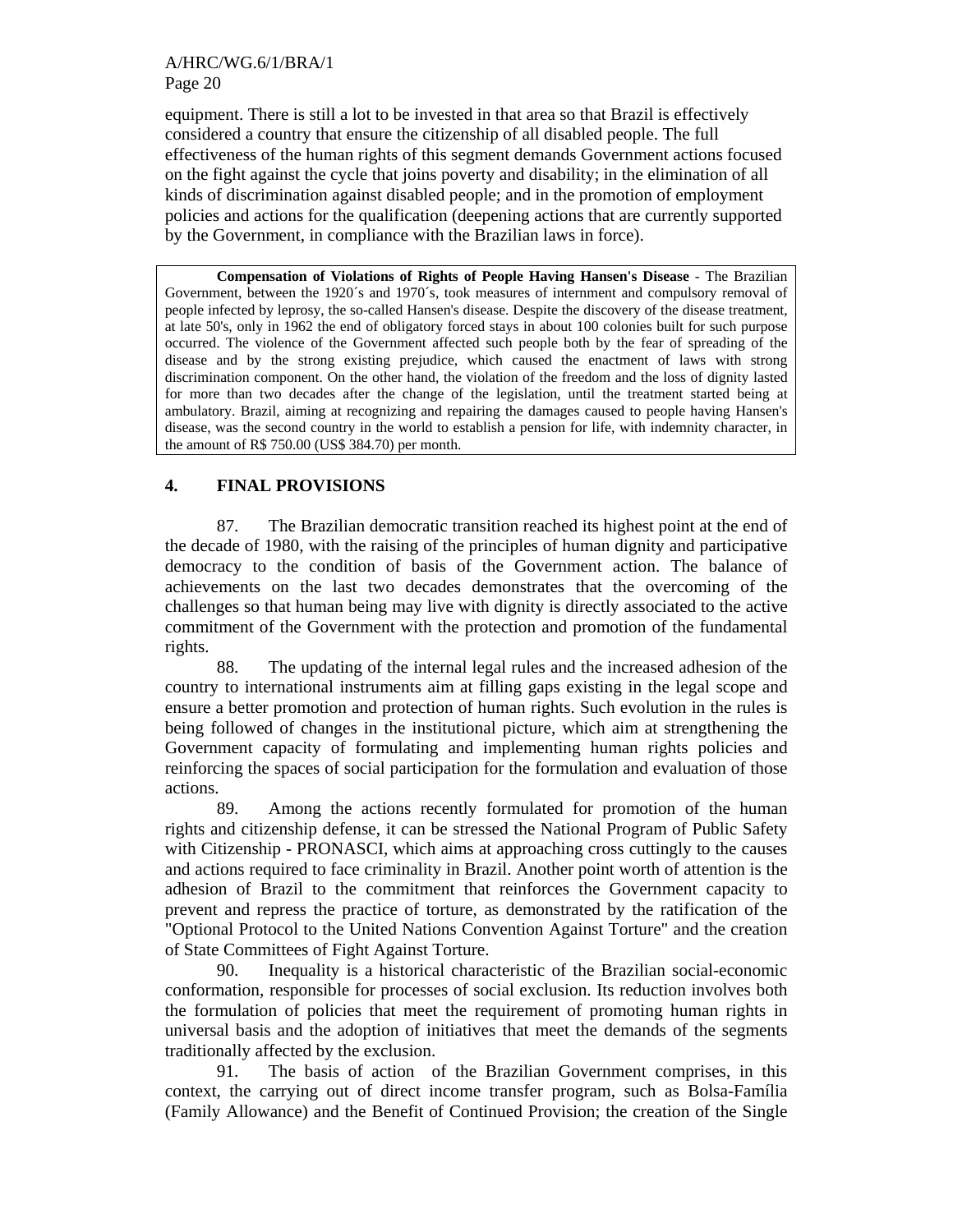Health System, focused on the provision of health services on an universal and free of charge basis; the universal access to the elementary education, associated to actions aiming at improving its quality and the fight against school evasion; and the increase of the right to proper feeding to the condition of strategic policy of the Government.

92. Concerning the segments traditionally affected by inequality and by exclusion, the Government has been adopting initiatives that vary from the fight against domestic violence till the compensation of several violations suffered by vulnerable groups.

93. The protection of the rights of the Indian populations aims at recognizing their traditions, ethnic and cultural integrity and the implementation of the right to their ancestral lands. The policies for disabled people aim at promoting their full autonomy and inclusion in the social life. The adoption of a network for protection of the rights of the elderly people, which is capable of reducing the high violence rate and the illiteracy rates is a challenge to the Government. The productive social inclusion and the environmental management of the lands are the basis of the policy adopted by Brazil for protection of the rights of traditional populations. The growing attention of the Brazilian society to the claims of homosexual, bisexual and transgender people (GLBT) demonstrated that the violations of human rights are aggravated when carried out against groups with little social visibility, so that the Government policies addressed to such groups intend to give visibility to these violations, in addition to measures to face the forms of violence encouraged by homophobia.

94. The importance of collective rights acknowledged by the Brazilian Government is reflected in policies for the promotion of a healthy environment, where the fight against environmental degradation is performed in association with the perspective of social inclusion. The protection to the non-material cultural patrimony, on its turn, is also valued and the cultural expressions start being observed as elements of huge potential for income generation.

95. In the international scope, Brazil assigns particular importance to the visits of Special Rapporteurs and similar authorities and recognizes the need of systematizing the follow-up of the recommendations issued by those entities, in order to include the internationally undertaken commitments in the national agenda of human rights. Such process shall involve the civil society, in order to become an additional instrument of claim before the Government.

96. Having in mind the 60th anniversary of the Universal Declaration of Human Rights, the Brazilian Government will promote, in 2008, , a wide national debate for the review of the II National Program on Human Rights. In addition to the social players historically involved in these reflection processes - such as the civil society organizations and the legislative branch - the Federal Government will bring to the forum of debate the media, the judiciary branch, the federal states and the private sector and State owned companies. By proceeding in such way, Brazil complies with and reinforces the directives established by the National Plan of Education on Human Rights, elaborated in 2006, which identified these segments as preferential targets to spread the culture of human rights in the country. This discussion will have as its highest point the XI National Conference on Human Rights, to be held in December.

97. Brazil deems important the evaluation of the human rights at a worldwide level and considers fundamental the full engagement of all countries in the exercise proposed by the mechanism of Universal Periodic Review. Brazil will pay attention to the recommendations arising from such assessment, along with the constructive participation of the Country before the other international human rights monitoring and protection entities.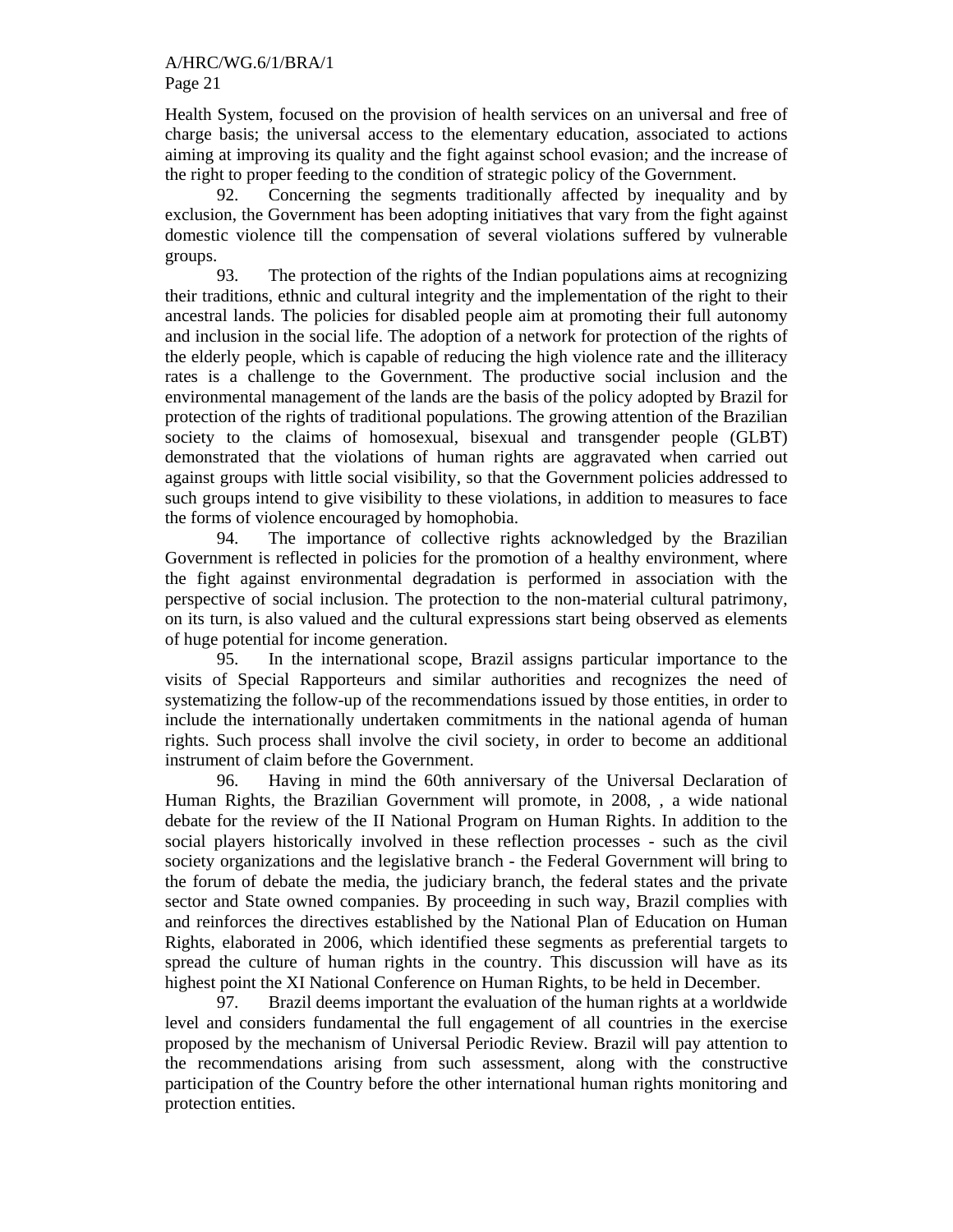#### *Notes*

 $\overline{a}$ 

<sup>1</sup> The term for presenting the fiscal year's results to the Human Rights Council obliged the adoption of an intensive working schedule. Meetings were held on December 17, 2007 and January 09, 2008, among 18 Government entities and the Public Prosecution Service. The Government entities consulted were the following: Special Secretariat for Human Rights,; Ministry of Foreign Affairs; Special Secretariat for Women Policies; Special Secretariat for Racial Equality Promotion Policies; Ministry of the Justice; Ministry of the Social Development and Fight Against Hunger; Ministry of the Education; Ministry of the Health; National Indian Foundation; Ministry of the Environment; Ministry of the Agricultural Development; Ministry of the Cities; Ministry of Labor and Employment; General Attorney's Office of the Republic; National Council of Justice; Ministry of Culture; Ministry of the Sports; and Institute of Applied Economic Research (Ipea).

 $2 \text{ Å}$  draft of the Report and a questionnaire requesting information about challenges, specific laws and successful programs were distributed during the meetings.

<sup>3</sup> The holding of the meetings was publicized in the website of the Special Secretariat for Human Rights. In addition to that, the following organizations have been invited by e-mail to all meetings, as well as to the public hearing: Ação dos Cristãos para Abolição da Tortura – ACAT; Ação Educativa; Ação Empresarial pela Cidadania Pernambuco; Ações em Gênero, Cidadania e Desenvolvimento – Agende; Articulação de Mulheres Brasileiras – AMB; Articulação do Semi-árido Brasileiro – ASA; Assessoria e Serviços a Projetos em Agricultura Alternativa – AS-PTA; Associação Brasileira de Gays, Lésbicas e Transgêneros– ABGLT; Associação Brasileira de Municípios – ABM; Associação Brasileira de ONGs – ABONG; Associação Brasileira Interdisciplinar de AIDS – ABIA; Associação Brasileira Terra dos Homens; Associação de Assistência à Criança Deficiente – AACD; Associação Nacional de Ação Indigenista – ANAÍ; Associação Nacional do Ministério Público de Defesa dos Direitos dos Idosos e Pessoas com Deficiência – AMPID; Caritas Brasileira; Casa de Passagem; Central Geral dos Trabalhadores do Brasil – CGTB; Central Única dos Trabalhadores – CUT; Centro de Agricultura Alternativa do Norte de Minas – CAA; Centro de Estudos e Segurança da Cidadania – CESEC; Centro Integrado de Estudos e Programas de Desenvolvimento Sustentável – CIEDS; Centro pela Justiça e o Direito Internacional – CEJIL; Comissão Brasileira de Justiça e Paz; Comissão de Direitos Humanos da Ordem dos Advogados do Brasil, seção São Paulo; Comissão de Direitos Humanos do Conselho Nacional da Ordem dos Advogados do Brasil; Comissão de Direitos Humanos do Conselho Nacional de Igrejas Cristãs – CONIC; Comitê Chico Mendes; Comunidade Bahá'í do Brasil; Confederação da Agricultura e Pecuária do Brasil- CNA; Confederação Nacional de Municípios – CNM; Confederação Nacional dos Trabalhadores na Agricultura – CONTAG; Conselho Indígena de Roraima – CIR; Conselho Indigenista Missionário – CIMI; Coordenação das Organizações Indígenas da Amazônia Brasileira – COIAB; Diaconia; Direitos Humanos na Internet -DHnet; Federação de Órgãos para a Assistência Social e Educacional – Fase; Federação dos Trabalhadores na Agricultura Familiar na Região Sul - FETRAF-SUL/CUT; Fórum de Entidades Nacionais de Direitos Humanos; Frente Nacional de Prefeitos – FNP; Fórum Nacional dos Direitos da Criança e do Adolescente; Fundação Gol de Letra; Grupo de Trabalho Amazônico – GTA; Instituto Antígona; Instituto Camões; Instituto Casa da Cultura Afro-Brasileira – ICCAB; Instituto da Mulher Negra - Geledés; Instituto de Defesa dos Direitos de Defesa – IDDD; Instituto Brasileiro de Análises Sociais e Econômicas – IBASE; Instituto de Estudos, Formação e Assessoria em Políticas Sociais – POLIS; Instituto de Estudos Socioeconômicos – INESC; Instituto Ethos; Instituto Probono - Conectas; Instituto Recriando; Instituto Socio-Ambiental – ISA; Instituto Sou da Paz; Movimento de Organização Comunitária – MOC; Movimento dos Trabalhadores Rurais Sem Terra - MST; Movimento Nacional de Meninos e Meninas de Rua – MNMMR; Novamérica; Núcleo de Estudos da Violência da Universidade de São Paulo– NEV/USP; Observatório das Violências Policiais – OVP; Organização das Cooperativas Brasileiras – OCB; Pacto Global; Pastoral da Criança; Rede Brasileira pela Integração dos Povos – REBRIP; Rede de Informações para o 3º Setor – RITS; Rede Feminista de Saúde; Rede Nacional de Mobilização Social – COEP; Rede Social de Justiça e Direitos Humanos; Serviço de Assessoria a Organizações Populares Rurais – SASOP; Sindicato Nacional dos Auditores Fiscais do Trabalho – SINAIT; Terra de Direitos; Viva Rio; and WWF Brasil. The Government also requested the organizations to publish the consultation process in their existing human rights networks.

 Representatives of the following organizations attended at least one of the meetings: ABGLT; ABIA; CIMI; COIAB; Comunidade Bahá'í do Brasil; FENDH; FNDCA; Gabinete de Assessoria Jurídica às Organizações Populares – GAJOP; IBASE; Instituto Probono – Conectas; Justiça Global; Movimento Tortura Nunca Mais de Pernambuco; Movimento Nacional de Direitos Humanos – MNDH; MST; REBRIP.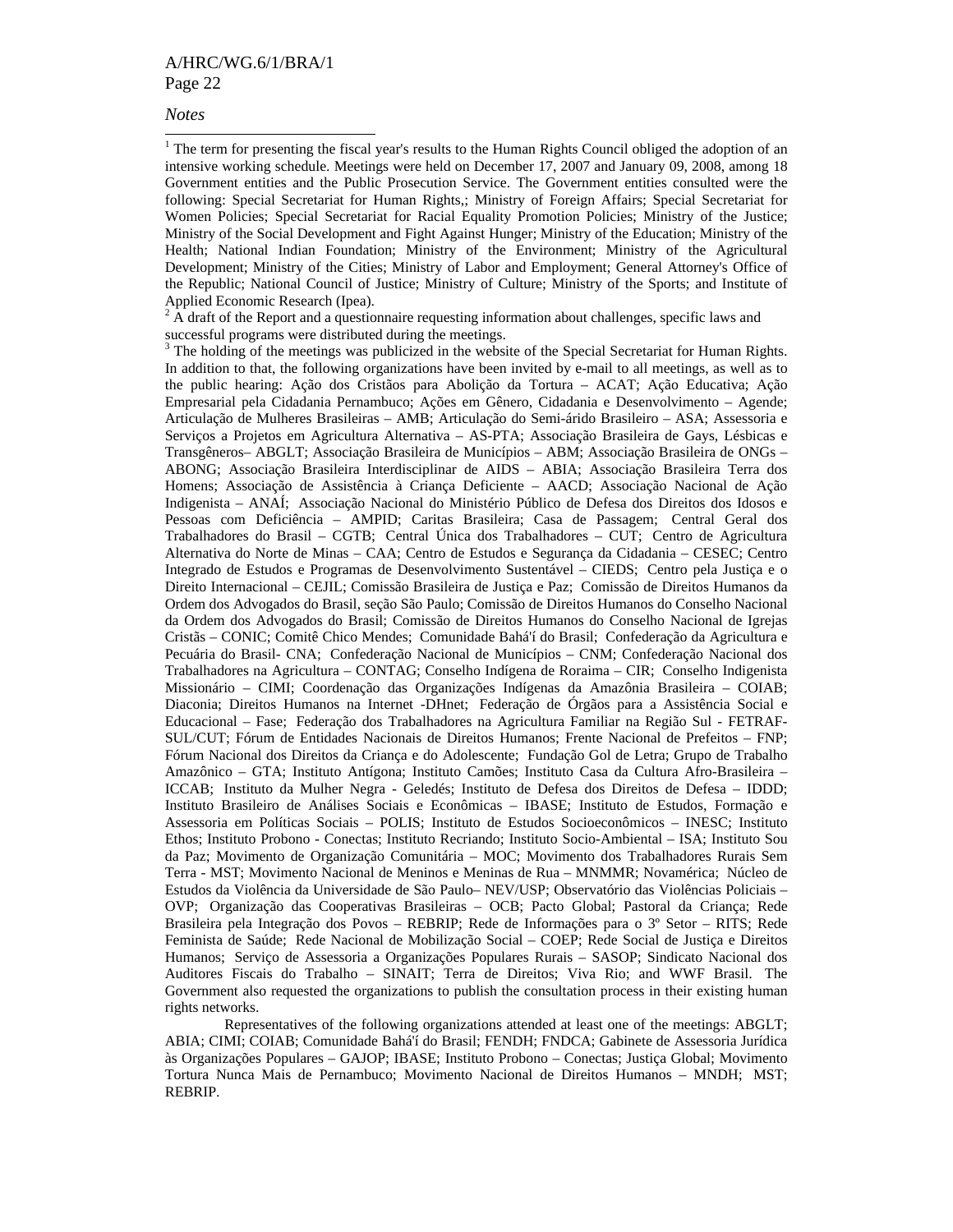$\overline{a}$ 

 Finally, the following organizations sent written contributions: ABGLT; ABIA; AMPID; CIR; Comissão de Cidadania e Reprodução - CCR; Comunidade Bahá'í do Brasil; Conselho Federal da Ordem dos Advogados do Brasil; GAJOP; IBASE; Instituto Antígona; Instituto de Desenvolvimento e Direitos Humanos – IDDH; Instituto Probono-Conectas; Grupo Otimismo; Justiça Global; MST; Rede Feminista de Saúde; Sociedade Paraense de Defesa dos Direitos Humanos – SDDH.

4 Among them, the Convention on the Elimination of All Kinds of Discrimination Against Woman (1984); the Convention Against Torture and Other Cruel, Inhumane or Degrading Treatments or Penalties (1989); the Inter-American Convention to Prevent and Punish Torture (1989); the Convention on the Children's Rights (1990); the International Agreement on Civil and Political Rights (1992); International Agreement on Economic, Social and Cultural Rights (1992); the American Convention on Human Rights (1992); the Additional Protocol to the American Convention on Human Rights in Matter of Economic, Social and Cultural Rights (1996); the Protocol to the American Convention on Human Rights related to Abolishing the Death Penalty (1996); the International Convention on International Traffic of Minors (1997); the Inter-American Convention to Prevent, Punish and Eradicate Violence Against Woman (1995); the Statement of Recognition of the Obligatory Competence of the Inter-American Court of Human Rights (1998); the Facultative Protocol to the Convention against Torture and Other Cruel, Inhumane or Degrading Treatments or Penalties (2007); the Convention on the Rights of Persons with Disabilities and the Convention for the Protection of All People against Enforced Disappearance, both signed in 2007.

For the exhaustive list of the stage of adhesion from Brazil to the international human rights instruments, see item "A" of the section of Attachments hereof.

5 See Constitutional Amendment EC 45/2004.

<sup>6</sup> Currently the actions of the Government are organized under the aegis of PNDH II. A process of review of this plan, geared towards its updating in conformity with the recent transformations occurred in the Brazilian society, is in progress since the middle of 2007. The launching of a new plan is foreseen to the beginning of 2009, after the holding of the XI National Conference of Human Rights, in December 2008.

7 Visited Brazil, between 1998 and 2008: Mrs.Fatma-Zohra Ksentini, Special Rapporteur on the Adverse Effects of the Illicit Movement and Dumping of Toxic and Dangerous Products and Wastes on the Enjoyment of Human Rights (1998); Mr. Nigel Rodley, Special Rapporteur on the Question of Torture (2000); Mr. Jean Ziegler, Special Rapporteur on Right to Food (2002); Mr. Arjun Sengupta, Independent Expert for the Right to Development (2003); Mr. Juan Miguel Petit, Special Rapporteur on the Sale of Children, Child Prostitution and Child Pornography (2003); Mrs. Asma Jahangir, Special Rapporteur on Extrajudicial, Summary or Arbitrary Executions (2003); Mr. Miloon Khotari, Special Rapporteur on Adequate Housing as a Component of the Right to an Adequate Standard of Living (2004); Mr. Leandro Despouy, Special Rapporteur on the Independence of Judges and Lawyers (2004); Committee Against Torture (2005); Mr. Doudou Diene, Special Rapporteur on Contemporary Forms of Racism, Racial Discrimination, Xenophobia and Related Intolerance (2005); Mrs. Hina Jilani, Special Representative of the Secretary-General on the Situation of Human Rights Defenders (2005); and Philip Alston, Special Rapporteur on Extrajudicial, Summary or Arbitrary Executions (2007).

<sup>8</sup> Brazil is a party to the Ushuaia Protocol and the ratification of the Asuncion Protocol is underway in the Brazilian National Congress.

<sup>9</sup> The PNPM actions are based on 4 guidelines: 1) autonomy and equality in the work and citizenship; 2) inclusive and non-sexist education; 3) women's health, sexual rights and reproductive rights; and 4) confrontation of the violence against women.

<sup>10</sup> IPEA. "Discriminação e Segmentação no Mercado de Trabalho e Desigualdade de Renda no Brasil, 2007".

 $^{11}$  IBOPE/ETHOS, 2007.

<sup>12</sup> Ipea. Contributions given to the base text of the II National Conference on Policies for Women, 2007.

<sup>13</sup> IBGE. Monthly employment survey - PME, 2006.

<sup>14</sup> Social Policies Center of Fundação Getúlio Vargas. "Retrato do Presidiário Carioca", 2004.

<sup>15</sup> The National System of Alimentary Safety is foreseen to be created along this year, based on the resolutions approved in the II National Conference on Alimentary and Nutritional Safety, which was held in July 2007.

<sup>16</sup> In Brazil, the parameter employed to dimension the extreme poverty line is that of the monthly receiving, *per capita*, of income in an amount lower than one-fourth of the national minimum wage; the poverty line is of one-half minimum wage (R\$ 89.60 and R\$ 179.21, respectively). Data provided by Instituto de Pesquisa Econômica Aplicada (Ipea).

<sup>17</sup> Deaths originating from agrarian conflicts shall mean those recognized as such by the respective police inquest.